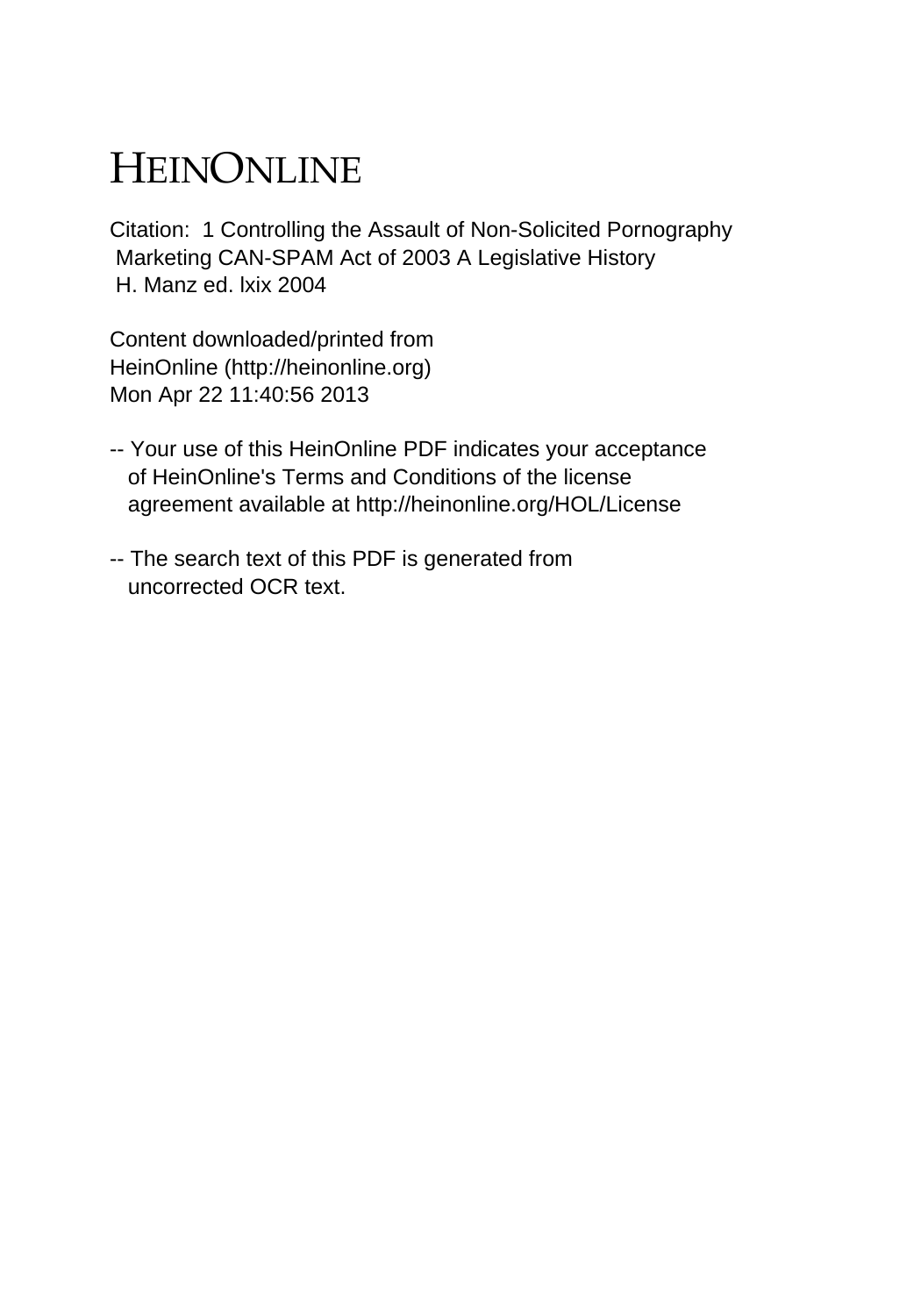Union Calendar No. 394

 $\frac{106}{{20}}$  bessors H.R.3113

[Report No. 106-700]

# A BILL

 $\bar{\mathfrak{a}}$ 'C) 'C) CC oteet,

 $\rm JUXE$  26, 2000

C 44~  $\approx$   $\approx$ erer<br>طوا<br>cole 7<br>ಕೆ ಕ ್ಮ ಲೈ t ~\*C) C,.- -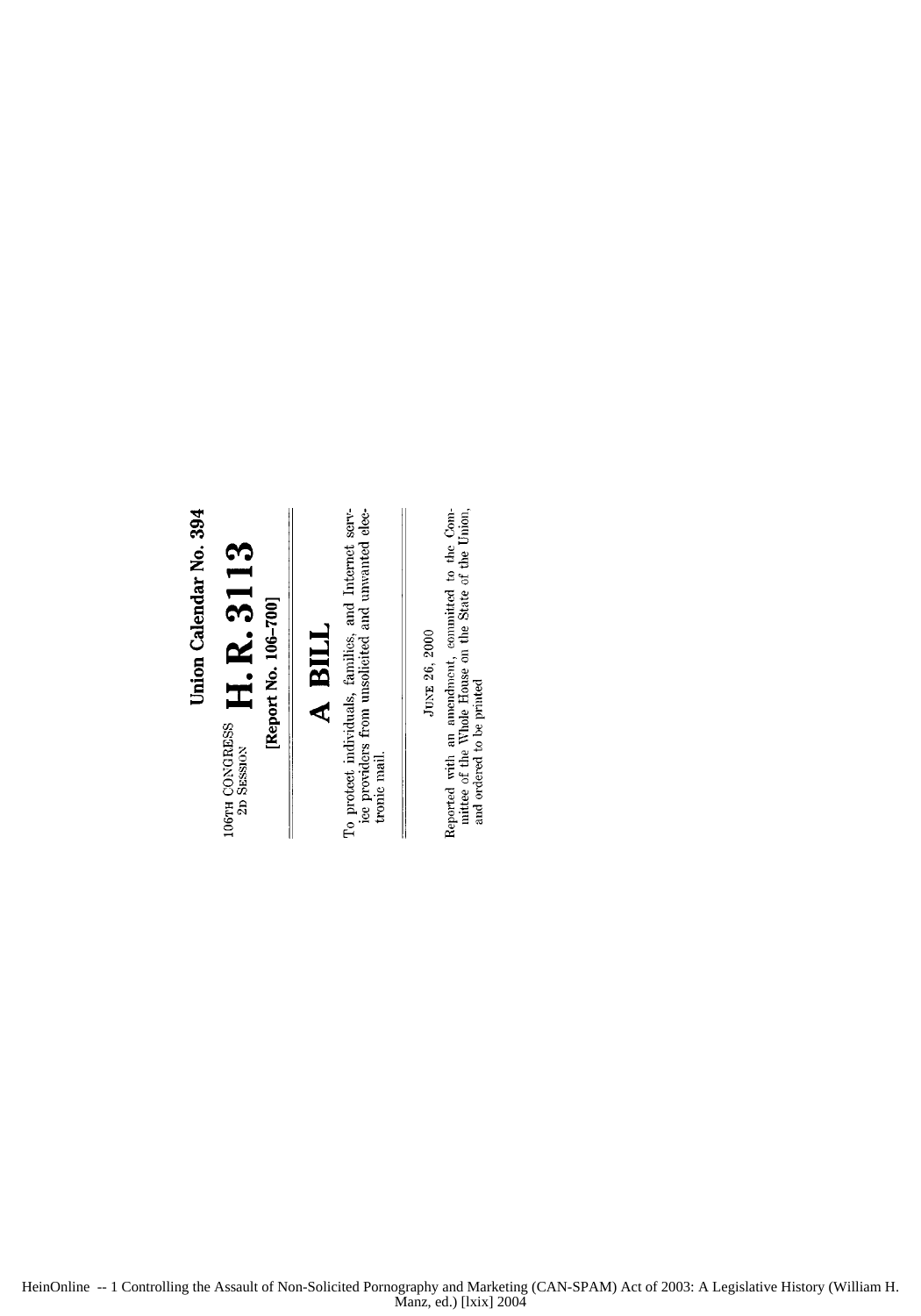HeinOnline -- 1 Controlling the Assault of Non-Solicited Pornography and Marketing (CAN-SPAM) Act of 2003: A Legislative History (William H. Manz, ed.) [lxx] 2004

 $\ddot{\phantom{0}}$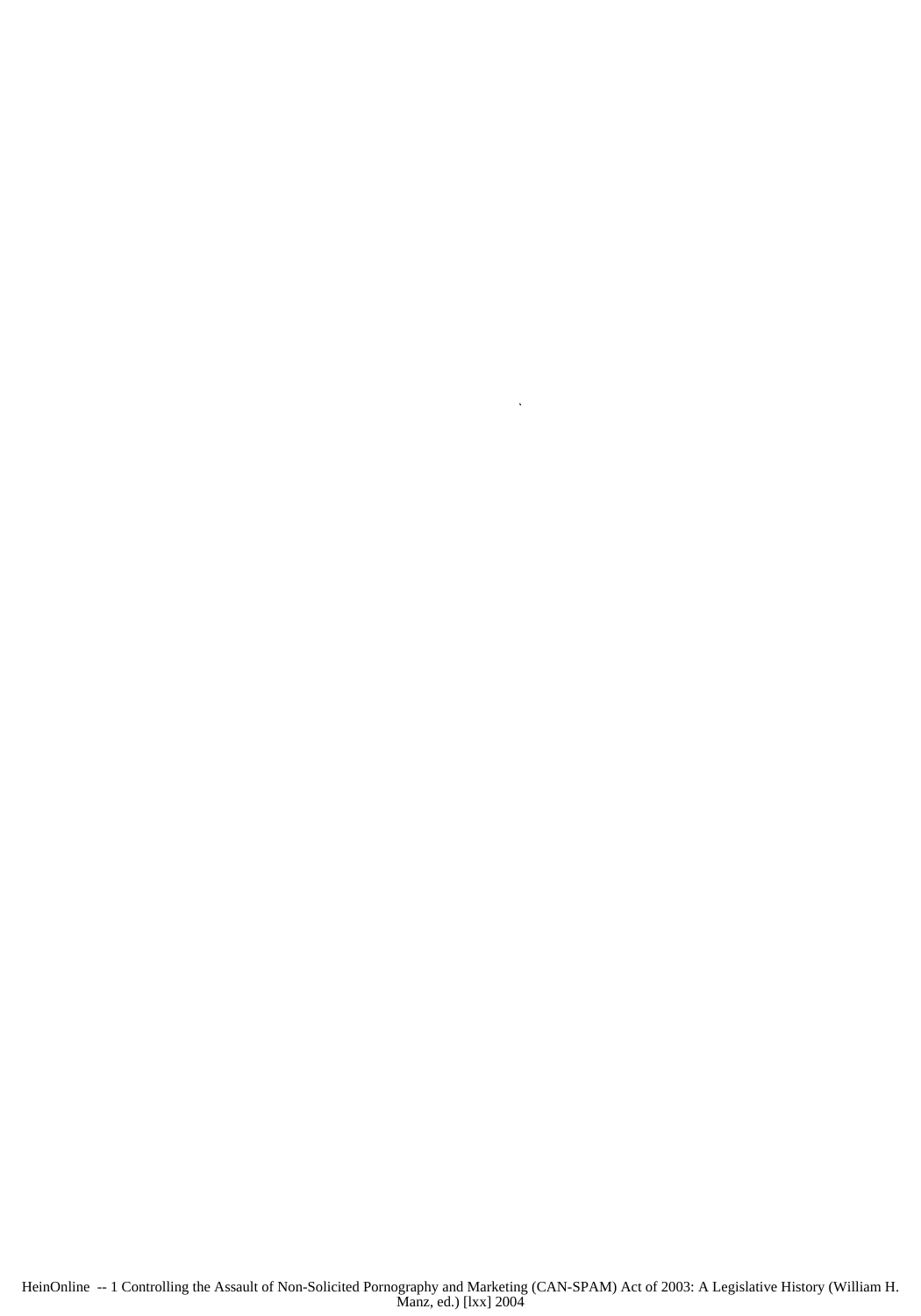# **Union Calendar No. 394 H.R. 3113**

106TH CONGRESS<br>2D SESSION

**[Report No. 106-700]**

To protect individuals, families, and Internet service providers from unsolicited and unwanted electronic mail.

#### **IN** THE **HOUSE** OF REPRESENTATIVES

#### OCTOBER 20, 1999

Mrs. WILSON (for herself, Mr. GREEN of Texas, Mr. BAKER, Mr. BARRETT of Wisconsin, Mr. BLUNT, Mr. -BOUCHER, Mrs. **CIUBIN,** Mr. DEAL of Georgia, Mr. EIImIuGI, Mr. **ENGIASH,** Mr. GILLMOR, MI'. GORDON, Mr. GREENWOOD, Mr. HASTINGS of Washington, Mr. KLINK, Mr. LUTHER, Ms. McCARTHY of Missouri, Mr. McINTOSH, Mr. OXLEY, Mr. ROGAN, Mr. SANDIAN, Mr. SAWYER, MI. **SHIMKUS,** Mr. S'TEARNS, Mr. STIWIcK-LAND, and Mr. S'UPAK) introduced the following bill; which was referred to the Committee on Commerce

#### **JUNE 26,** 2000

Additional sponsors: Mr. UDALL of New Mexico, Mr. WYNN, Mr. BAWtON of Texas, Mr. BILBIAY, Mr. TAUZIN, Mr. LARGENT, Mr. PICKERINC, Mr. GaRY MILLm of California, Mr. HoU', Mr. **PITTS,** Mr. **SESSIONS,** Mr. ADERHOLT, Mr. GOODLATTE, Mr. WELLER, Mr. MOORE, Mr. FRELING-HIUYSEN, Mr. WOLF, Mr. **GE.ijDENSON,** Mr. KILDEE, Mr. FROST, Ms. CARSON, Mr. BURR of North Carolina, Mr. BRYANT, Mr. CRAMER, and Mr. SCHAFFER

#### **JUNE 26,** 2000

Reported with an amendment, committed to the Committee of the Whole House on the State of the Union, and ordered to **be** printed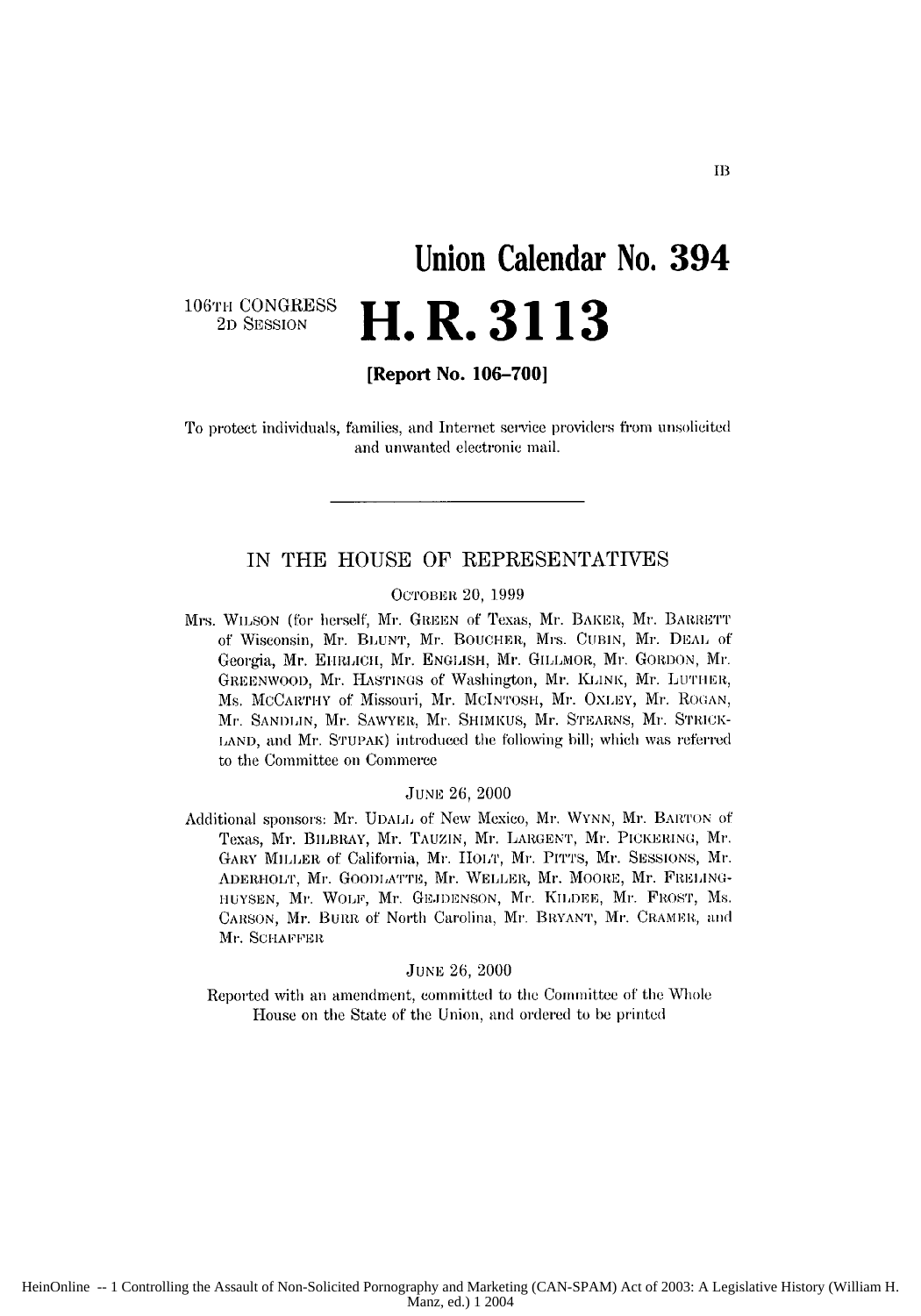**IStrike out all after the enacting clause and insert the part printed in italie]** [For text of introduced bill, see copy of bill as introduced on October 20, 1999]

## **A BILL**

To protect individuals, families, and Internet service providers from unsolicited and unwanted electronic mail.

*Be it enacted by the Senate and House qf Representa-tives of the United States of America in Congress assembled, SECTION 1. SHORT TITLE. 4 Tis Act may be cited as the "Unsolicited Commercial Electronic Mail Act of 2000". 6 SEC. 2. CONGRESSIONAL FINDINGS AND POLICY. 7 (a) FINDIvGS.-ITe Congress finds the bllowing: (1) There is a right of free speech on the Inter-9 net. (2) The Internet has increasingly become a crit-11 ical mode of global communication and now presents unprecedented opportunities ]br the development and growth of global commerce and an integrated world-wide economy. In order for global commerce on the 15 Internet to reach its full potential, individuals and entities using the Internet and other online services should be prevented from engaging in activities that prevent other users and Internet service providers*

#### **.HR 3113 RH**

2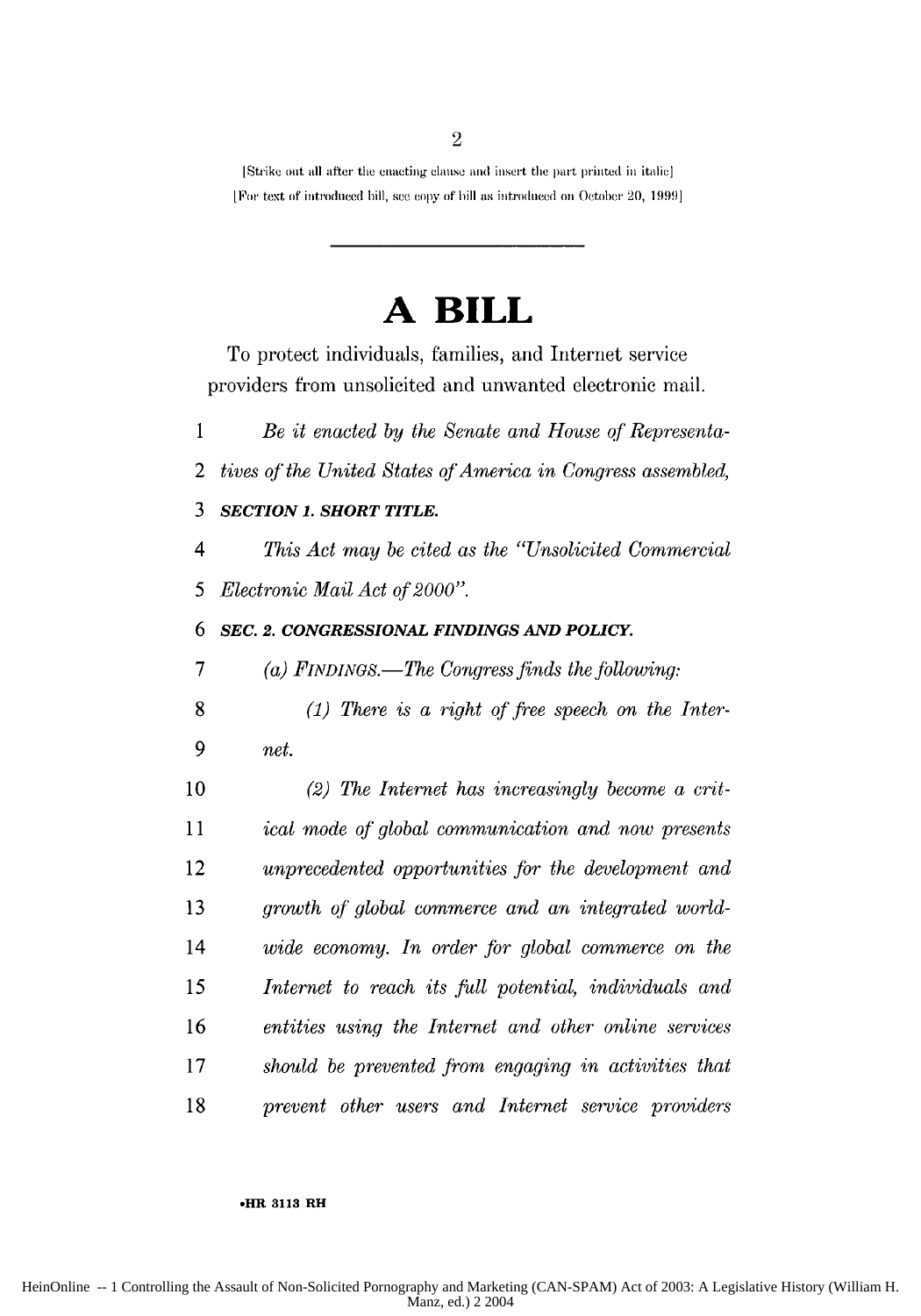*from having a reasonably predictable, efficient, and economical online experience.*

*(3) Unsolicited commercial electronic mail can 4 be an important mechanism through which businesses 5 advertise and attract customers in the online environ-6 ment.*

*7 (4) The receipt of unsolicited commercial elec-tronic mail may result in costs to recipients who can-not refitse to accept such mail and who incur costs fbr the storage of such mail, or for the time spent access-ing, reviewing, and discarding such mail, or for both.* 

*(5) Unsolicited commercial electronic mail may impose significant monetary costs on Internet access services, businesses, and educational and nonprofit 15 institutions that carry and receive such mail, as there is a finite volume of mail that such providers, busi-nesses, and institutions can handle without further investment. The sending of such mail is increasingly* 19 and negatively affecting the quality of service pro-*vided to customers of Internet access service, and shifting costs from the sender of the advertisement to the Internet access service.*

*(6) While some senders of unsolicited commercial electronic mail messages provide simple and reliable* 25 ways for recipients to reject (or "opt-out" of) receipt

#### **.HR 3113 RH**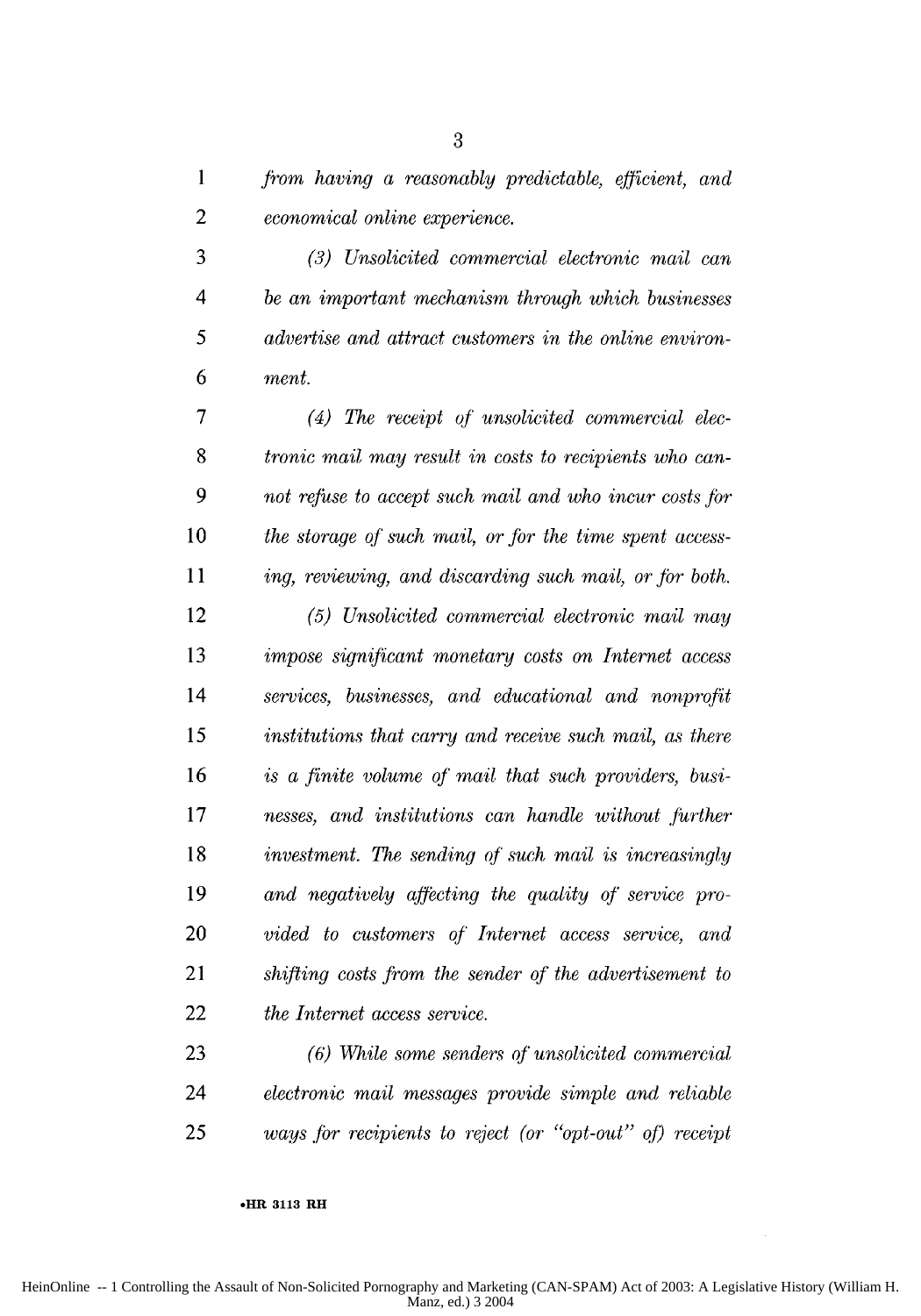*1 of unsolicited commercial electronic mail from such senders in the future, other senders provide no such "opt-out" mechanism, or refutse to honor the requests 4 of recipients not to receive electronic mail from such senders in the future, or both.*

*(7) An increasing number of senders of unsolic-7 ited commercial electronic mail purposefully disguise the source of' such mail so as to prevent recipients 9 from responding to such mail quickly and easily.*

10 (8) Many senders of unsolicited commercial elec-*11 tronic mail collect or harvest electronic mail addresses of potential recipients without the knowledge of those recipients and in violation of the rules or terms of service of the database from which such addresses are 15 collected.*

*(9) Because recipients of unsolicited commercial electronic mail are unable to avoid the receipt of such mail through reasonable means, such mail may in-vade the privacy qf recipients.*

*(10) In legislating against certain abuses on the Internet, Congress should be very careful to avoid in-fringing in any way upon constitutionally protected rights, including the rights of assembly, free speech, and privacy.*

#### **-HR 3113 RH**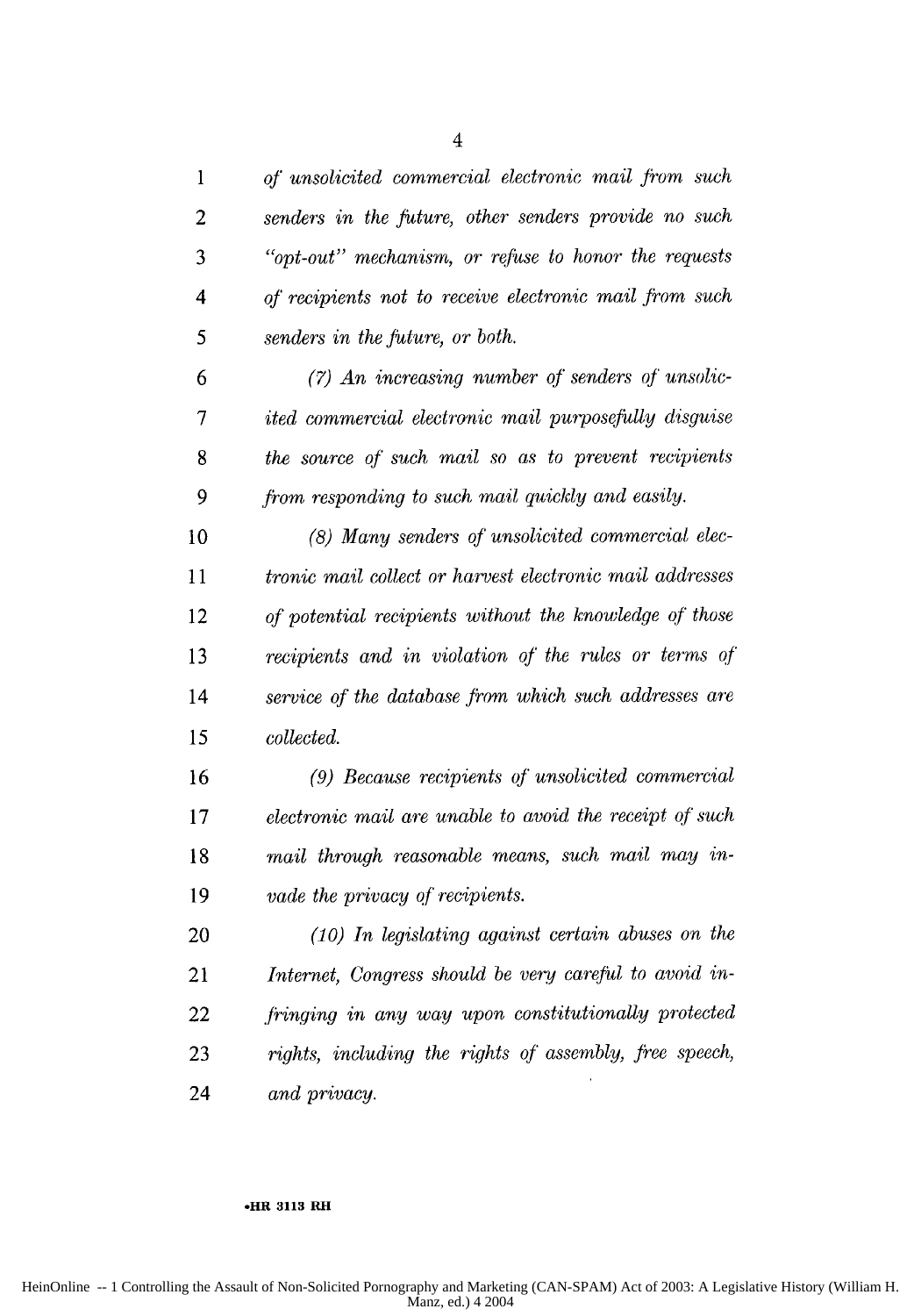(b) *CONGRESSIONAL DETERMINATION OF PUBLIC POL-iCY.-On the basis of the findings in subsection (a), the Congress determines that-*

*(1) there is substantial government interest in 5 regulation of unsolicited commercial electronic mail; 6 (2) Internet service providers should not be corn-7 pelled to bear the costs of unsolicited commercial elec-tronic mail without compensation from the sender; and*

*(3) recipients of' unsolicited commercial elec-tronic mail have a right to decline to receive or have their children receive unsolicited commercial elec-tronic mail.*

#### *SEC. 3. DEFINITIONS.*

#### *In this Act:*

*(1) CHILDREN.-lhe term "children" includes natural children, stepchildren, adopted children, and children who are wards of' or in custody of the parent, who have not attained the age of 18 and who reside with the parent or are under his or her care, custody, or supervision.*

*(2) COMMERCIAL ELECTRONIC MAIL MESSAGE.- The term "commercial electronic mail message" means any electronic mail message that primarily advertises or promotes the commercial availability of*

#### **-HR 3113 RH**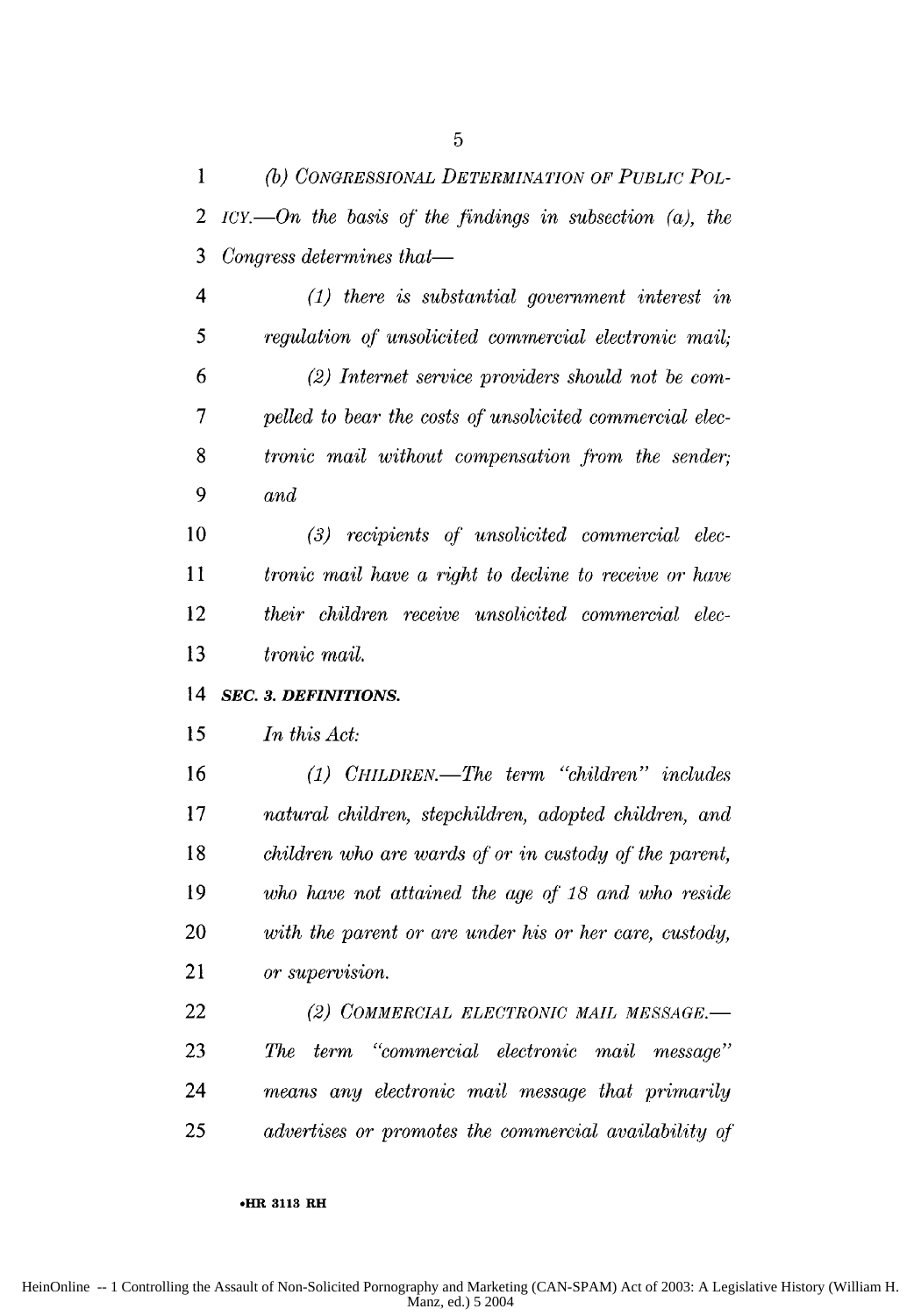*z a product or service for profit or invites the recipient to view content on an Internet web site that is oper-ated Jbr a commercial purpose. An electronic mail 4 message shall not be considered to be a commercial 5 electronic mail message solely because such message includes a refrrence to a commercial entity that serves 7 to identify the initiator.* **(3)** *COMMISSION.-The term "Commission" 9 means the Federal Trade Commission.* (4) *DOMAIN NAME.-The tern "domain name" means any alphanumeric designation which is reg-istered with or assigned by any domain name reg-istrar, domain name registry, or other domain name registration authority as part of an electronic address on the Internet. 16 (5) ELECTRONIC MAIL ADDRESS.- (A) IN GENERAL-Te term "electronic mail address" means a destination (commonly expressed as a string of characters) to which elec-tronic mail can be sent or delivered. (B) INCLUSION.—In the case of the Internet, the term "electronic mail address" may include an electronic mail address consisting of a user name or mailbox (commonly refrrred to as the "local part") and a reference to an Internet do-*

#### **\*HR 3113 RH**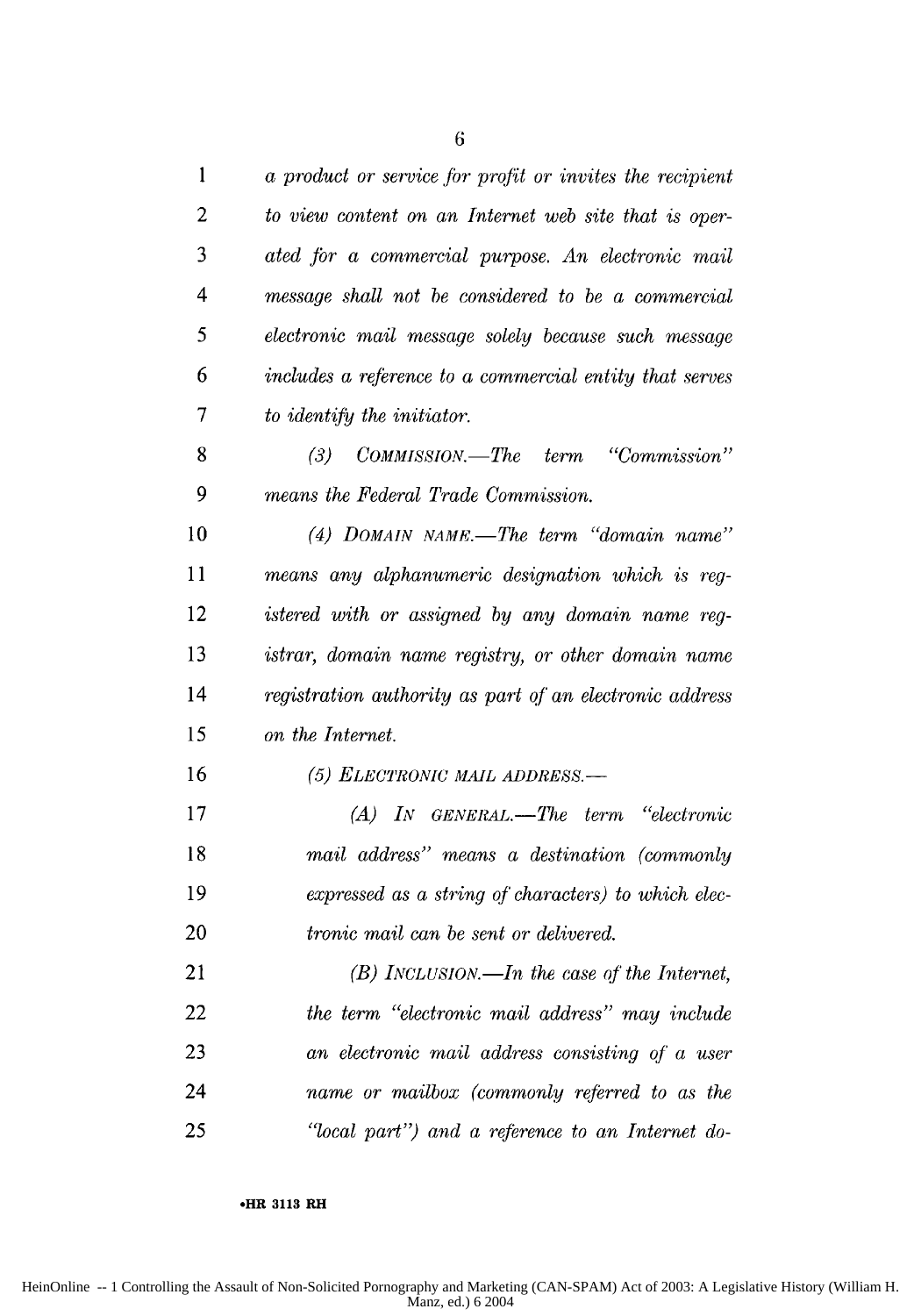*main (commonly referred to as the "domain part"). (6) INTERNET-The term "Internet" has* the *meaning given that term in section 231(e)(3) of the 5 Communications Act of 1934 (47 U.S.C. 231 (e)(3)). (7) INTERNET ACCESS sER, VICE.-The term "Internet access service" has the meaning given that term in section 231(e)(4) of the Communications Act 9 of 1934 (47 U.S.C. 231(e)(4)). (8) INITIATE.-The term "initiate". when used with respect to a commercial electronic mail message, means to originate such message or to procure the transmission of such message. (9) INITIATOR. -The term "initiator" when used with respect to a commercial electronic mail message, means the person who initiates such message. Such term does not include a provider of an Internet access service whose role is limited to handling, transmit-ting, or retransmitting the message. (10) PRE-EXISTING BUSINESS RELATIONSHIP.- The term "pre-existing business relationship" means, when used with respect to the initiator and recipient of a commercial electronic mail message, that either of the Jbllowing circumstances exist: (A) PREVIOUS BUSINESS TRANSACTION.-*

#### **.HR 3113 RH**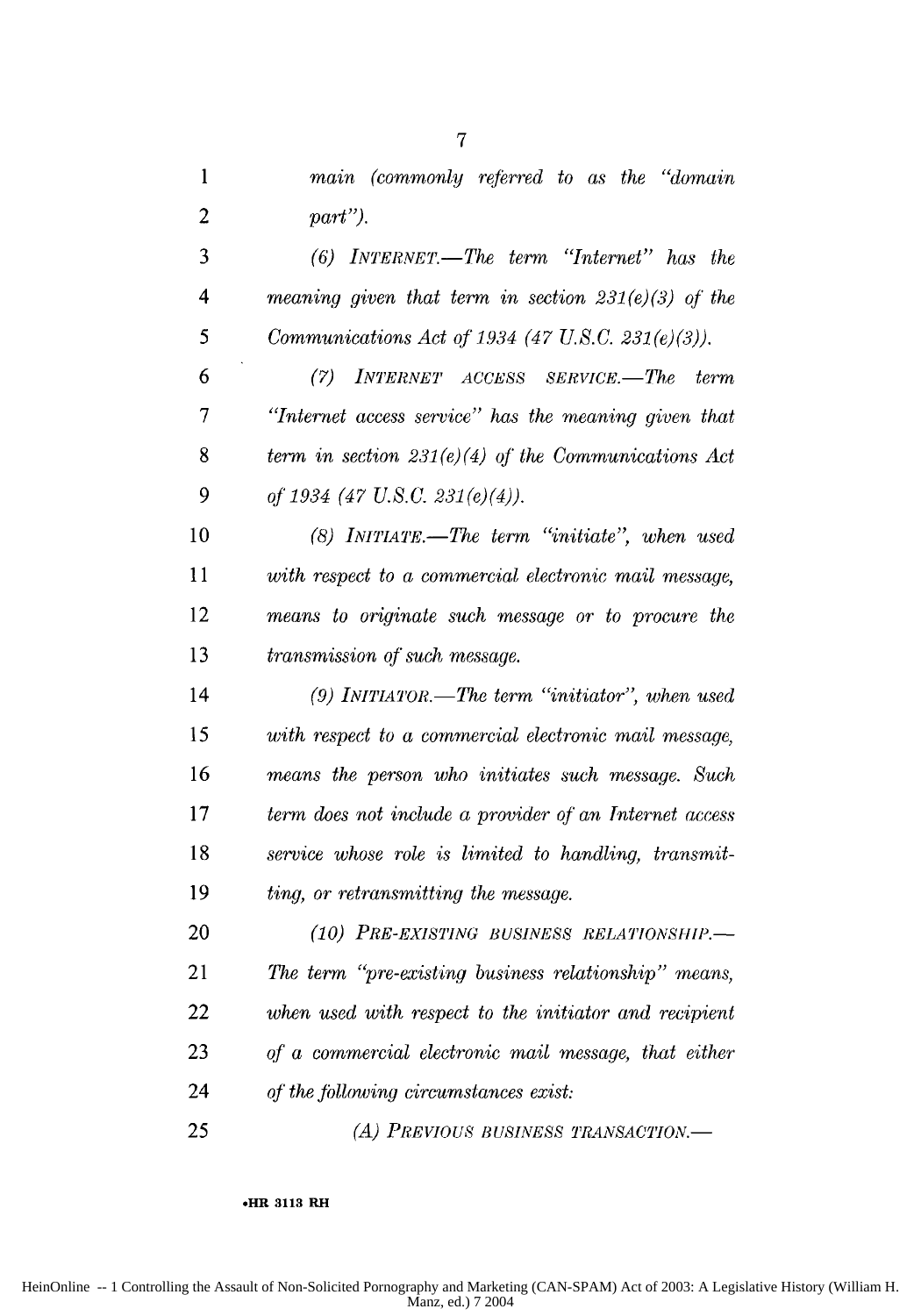- *(i) Within the 5-year period ending upon receipt of such message, there has been a business transaction between the initiator 4 and the recipient (including a transaction 5 involving the provision, free of charge, of in-6 formation requested by the recipient, qf 7 goods, or of services); and (ii) the recipient was, at the time of 9 such transaction or thereafter, provided a clear and conspicuous notice of an oppor-*11 tunity not to receive further messages from *the initiator and has not exercised such op-portunity. (B) OPI IN.-The recipient has given the initiator permission to initiate commercial elec-tronic mail messages to the electronic mail ad-dress of the recipient and has not subsequently revoked such permission. (11) RECIPIENT.-The term "recipient",* when *used with respect to a commercial electronic mail message, means the addressee of such message. (12) UNSOLICITED COMMERCIAL ELEC''RONIC MAIL MESSAGE.-The term "unsolicited commercial electronic mail message" means any commercial elec-*
- *tronic mail message that is sent by the initiator to*

#### **.11'1 3113 RH**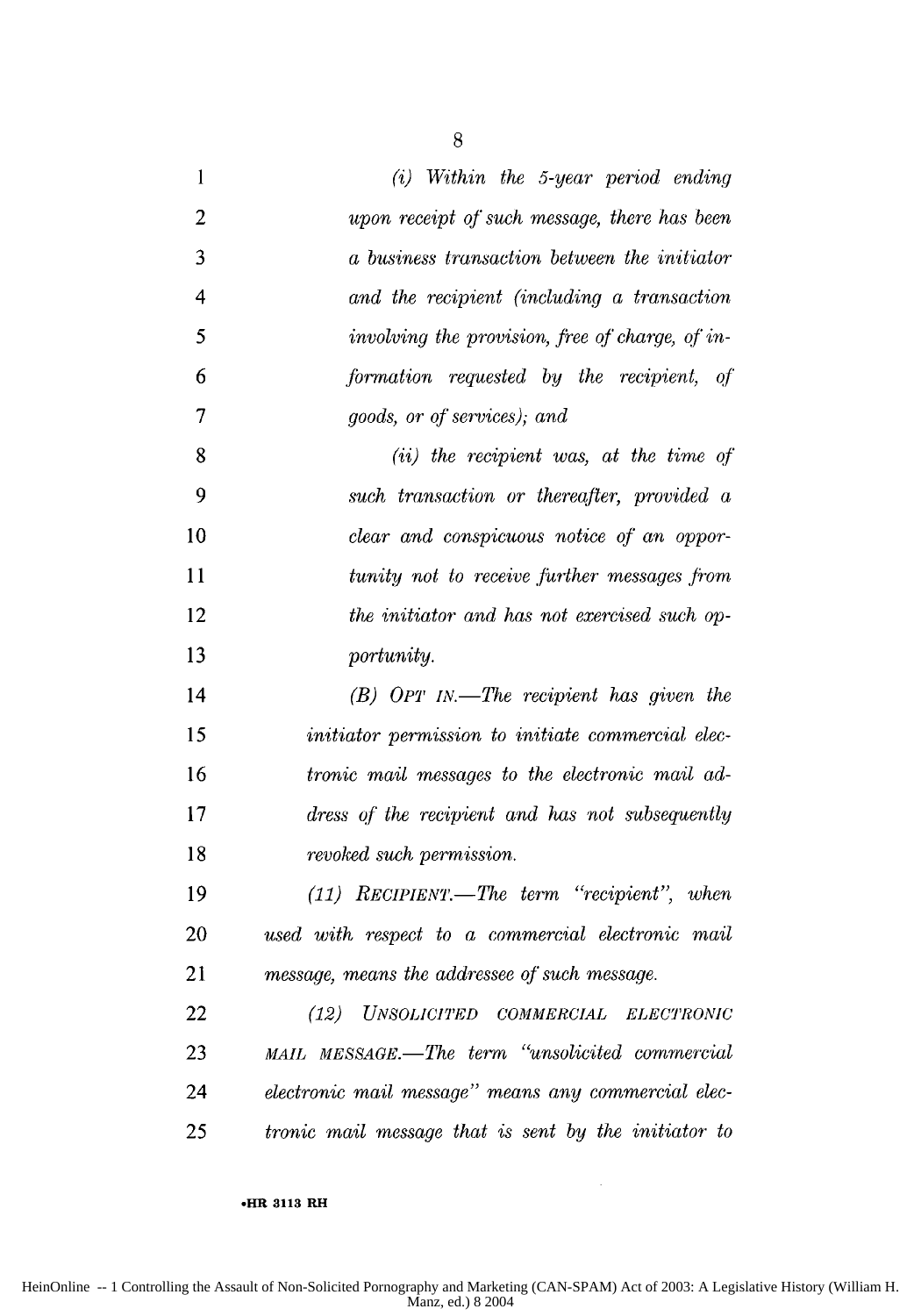*a recipient with whom the initiator does not have a pre-existing business relationship.*

### *SEC. 4. PROTECTIONS AGAINST UNSOLICITED COMMER. CIAL ELECTRONIC MAIL.*

*5 (a) REQUIREMENTS FOR TRAWSMISSION OF MES-6 SAGES.-*

*7 (1) IVCLUSION OF RETURN ADDRESS.-It shall be unlawful for any person to initiate the trans-mission of an unsolicited commercial electronic mail message to any person within the United States un-less such message contains a valid electronic mail ad-dress, conspicuously displayed, to which a recipient may send a reply to the initiator to indicate a desire not to receive any firther messages.*

(2) *PROHIBITION OF TRANSMISSION AFTER OB-JECTION.-If a recipient makes a request to a person to be removed from all distribution lists under the control qf such person, it shall be unlawful Jbr such person to initiate the transmission of an unsolicited commercial electronic mail message to such a recipi-ent within the United States after the expiration, after receipt of such request, qf a reasonable period of time fbr removal from such lists. Such a request shall be deemed to terminate a pre-existing business rela-tionship jbr purposes of determining whether subse-*

#### **.HR 3113 RH**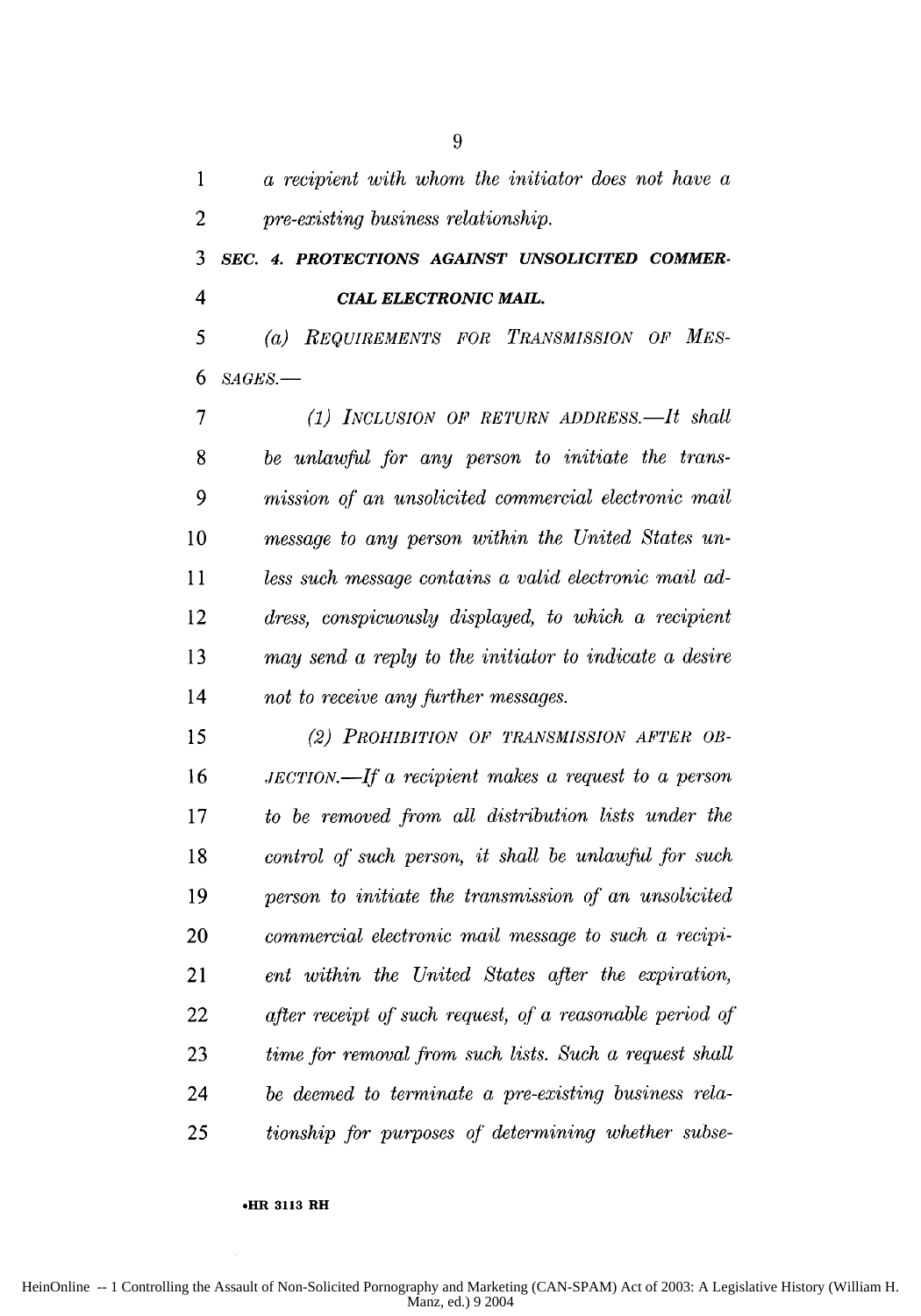*quent messages are unsolicited commercial electronic mail messages.*

| 3                       | (3) ACCURATE ROUTING INFORMATION.-It shall              |
|-------------------------|---------------------------------------------------------|
| $\overline{\mathbf{4}}$ | be unlawful for any person who initiates the trans-     |
| 5                       | mission of any unsolicited commercial electronic mail   |
| 6                       | message to any person within the United States to       |
| 7                       | take any action that causes any Internet routing in-    |
| 8                       | formation contained in or accompanying such             |
| 9                       | $message$ —                                             |
| 10                      | $(A)$ to be inaccurate;                                 |
| 11                      | $(B)$ to be invalid according to the pre-               |
| 12                      | vailing standards for Internet protocols; or            |
| 13                      | $(C)$ to fail to accurately reflect the routing         |
| 14                      | of such message.                                        |
| 15                      | (4) INCLUSION OF IDENTIFIER AND OPT-OUT.--- It          |
| 16                      | shall be unlawful for any person to initiate the trans- |
| 17                      | mission of any unsolicited commercial electronic mail   |
| 18                      | message to any person within the United States un-      |
| 19                      | less the message provides, in a manner that is clear    |
| 20                      | and conspicuous to the recipient-                       |
| 21                      | $(A)$ identification that the message is an             |
| 22                      | unsolicited commercial electronic mail message;         |
| 23                      | and                                                     |
| 24                      | $(B)$ notice of the opportunity under para-             |
| 25                      | graph (2) not to receive further unsolicited com-       |

**-R 3113 RH**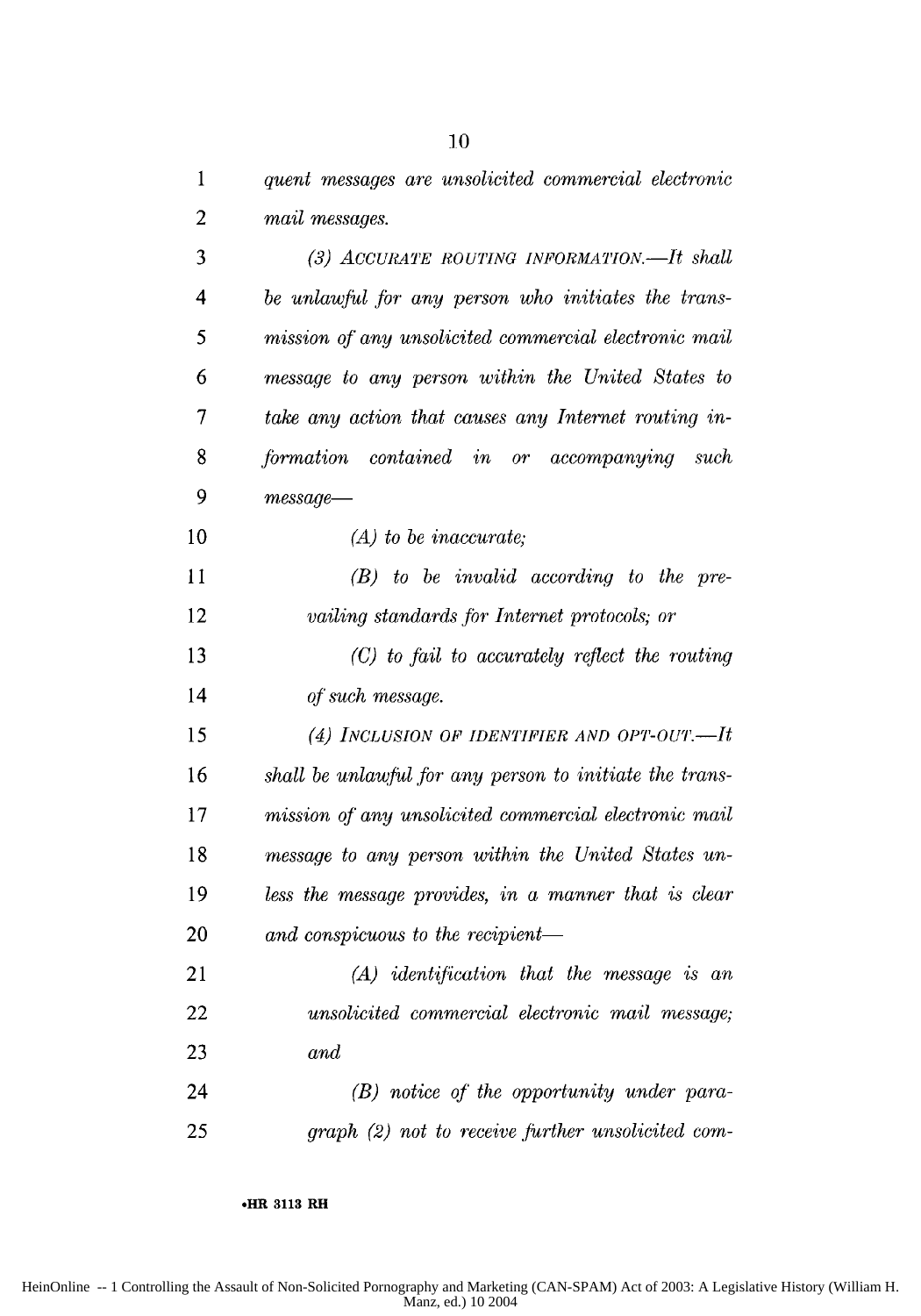*1 mercial electronic mail messages from the initiator.*

*(b) ENFORCEMENT OF POLICIES BY INTERNFT ACCESS SERVIcE PROVIDERS.-*

*(1) AUnORI1'Y TO ESTABLISH POLIcIES.-A 6 provider of Internet access service may enfbrce a pol-7 icy regarding unsolicited commercial electronic mail messages, but only if such policy complies with the re-quirements of paragraph (3).*

10 (2) PROHIBITION OF *TRANSMISSIONS IN VIOLA*-**II** *TION OF POSTED POLICY.-It shall be unlawfid fbr any person to initiate the transmission of an unsolic-ited commercial electronic mail message to any per-son within the United States in violation of a policy governing the use of the equipment of a provider of Internet access service jbr transmission of unsolicited commercial electronic mail messages that rmeets the requirements of paragraph (3).*

*(3) REQUIREMENTS FOR ENFORCEABILITY.-Ble requirements under this paragraph Jbr a policy re-garding unsolicited commercial electronic mail mes-sages are as Jbllows:*

*(A) CLARITY.-The policy shall explicitly provide that compliance with a rule or set of' rules is a condition of use* of *the equipment of a*

#### **HR 3113 RH**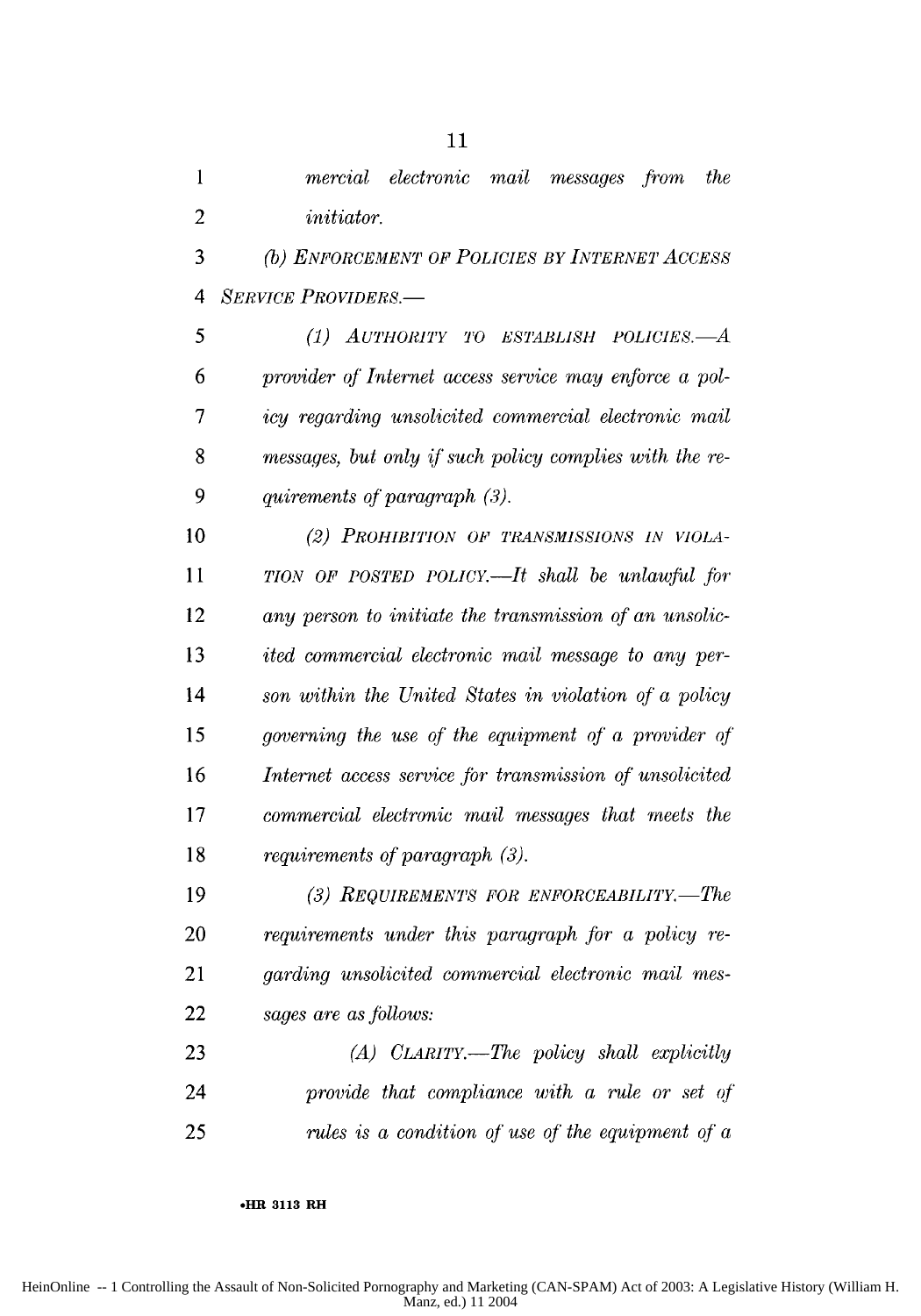| $\mathbf{1}$   | provider of Internet access service to deliver com- |
|----------------|-----------------------------------------------------|
| $\overline{2}$ | mercial electronic mail messages.                   |
| 3              | PUBLIC AVAILABILITY.-The policy<br>(B)              |
| 4              | shall be publicly available by at least one of the  |
| 5              | following methods:                                  |
| 6              | $(i)$ WEB POSTING.—The policy is clear-             |
| 7              | ly and conspicuously posted on a World              |
| 8              | Wide Web site of the provider of Internet           |
| 9              | access service, which has an Internet do-           |
| 10             | main name that is identical to the Internet         |
| 11             | domain name of the electronic mail address          |
| 12             | to which the rule or set of rules applies.          |
| 13             | (ii)<br>NOTIFICATION IN<br><b>COMPLIANCE</b>        |
| 14             | TECHNOLOGICAL STANDARD.—Such<br>WITH                |
| 15             | policy is made publicly available by the            |
| 16             | provider of Internet access service in accord-      |
| 17             | ance with a technological standard adopted          |
| 18             | by an appropriate Internet standards set-           |
| 19             | ting body (such as the Internet Engineering         |
| 20             | Task Force) and recognized by the Commis-           |
| 21             | sion by rule as a fair standard.                    |
| 22             | (C) INTERNAL OPT-OUT LIST.—If the policy            |
| 23             | of a provider of Internet access service requires   |
| 24             | compensation specifically for the transmission of   |
| 25             | unsolicited commercial electronic mail messages     |

**\*HR 3113 RH**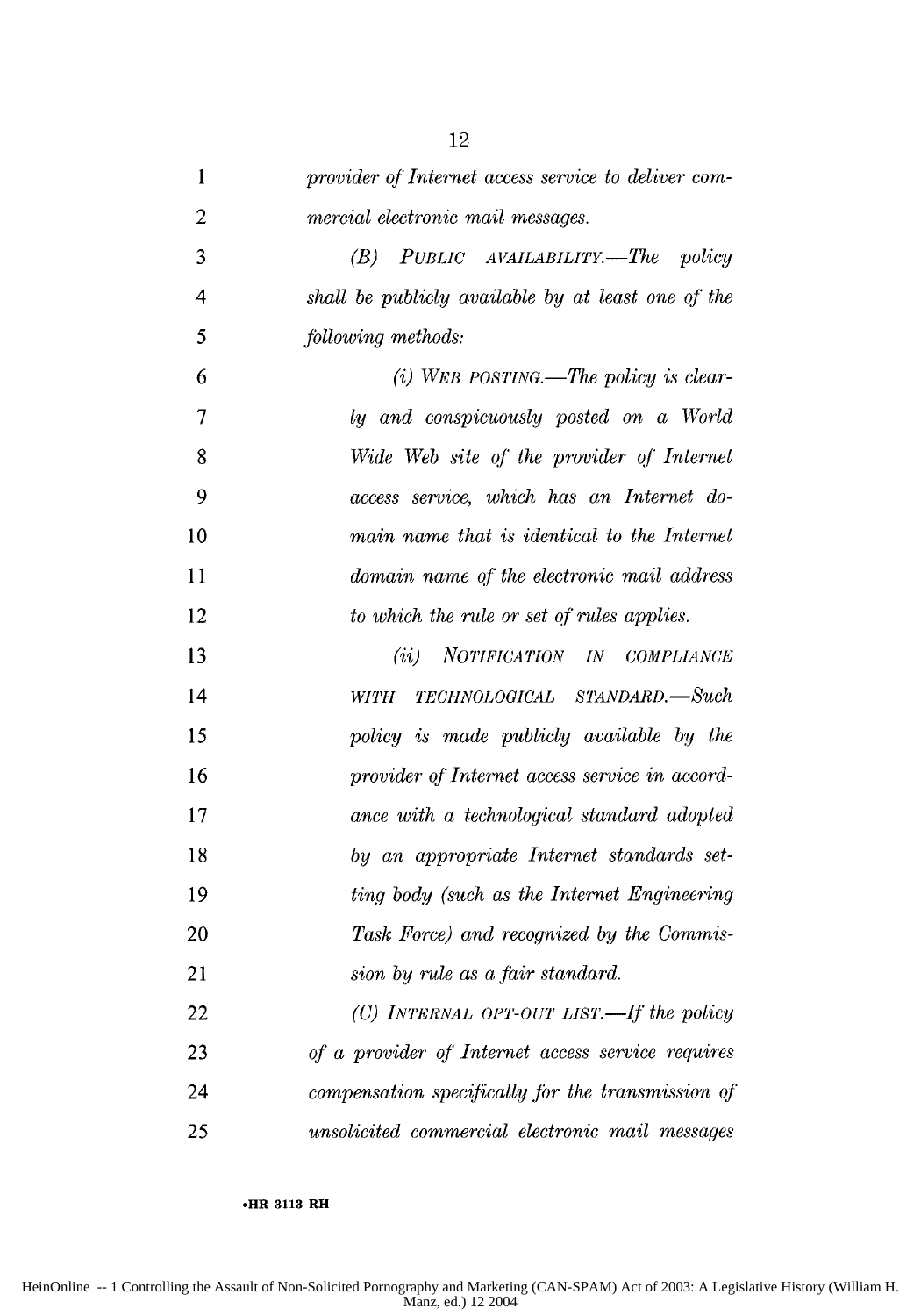*into its system, the provider shall provide an op-tion to its subscribers not to receive any unsolic-ited commercial electronic mail messages, except that such option is not required for any sub-5 scriber who has agreed to receive unsolicited 6 commercial electronic mail messages in exchange 7 fbr discounted or free Internet access service.*

**(4)** *OTHER ENFORCMENT.-Nothing in this Act 9 shall be construed to prevent or limit, in any way, a provider of Internet access service from enforcing, pursuant to any remedy available under any other provision of Federal, State, or local criminal or civil law, a policy regarding unsolicited commercial elec-tronic mail messages that complies with the require-ments of paragraph (3).*

*(c) PROTECTION Or INTERNET ACCESS SERVICE PIO-VIDERS.-*

18 (1) GOOD FAITH EFFORTS TO BLOCK TRANS-*MISSIONS.-A provider of Internet access service shall not be liable, under any Federal, State, or local civil* 21 or criminal law, for any action it takes in good faith *to block the transmission or receipt of unsolicited commercial electronic mail messages.*

*(2) INNOCENT RETRANSMISSION.—A provider of* 25 Internet access service the facilities of which are used

#### **-HR 3113 RH**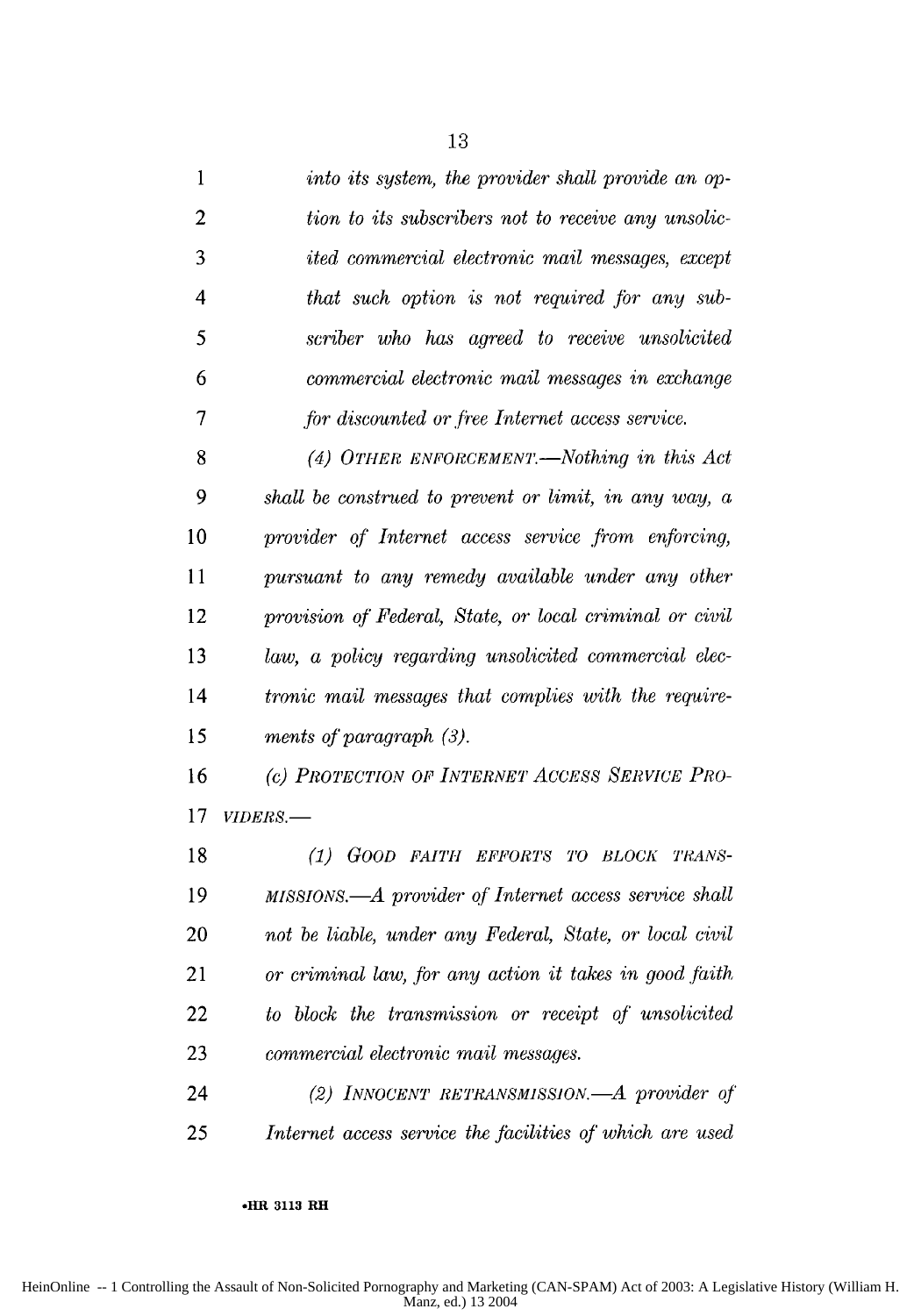| 1              | only as an intermediary, retransmitter, or relay for     |
|----------------|----------------------------------------------------------|
| $\overline{c}$ | unsolicited bulk commercial electronic mail messages     |
| 3              | transmitted in violation of subsection (a) shall not be  |
| 4              | liable for any harm resulting from the transmission      |
| 5              | or receipt of such electronic mail unless it permits the |
| 6              | transmission or retransmission of such electronic mail   |
| 7              | with actual knowledge that the transmission is pro-      |
| 8              | hibited by subsection (a) or subsection $(b)(2)$ .       |
| 9              | SEC. 5. ENFORCEMENT.                                     |
| 10             | (a) GOVERNMENTAL ORDER.-                                 |
| 11             | (1) NOTIFICATION OF ALLEGED VIOLATION.-The               |
| 12             | Commission shall send a notification of alleged viola-   |
| 13             | tion to any person who violates section 4 if-            |
| 14             | $(A)$ a recipient or a provider of Internet ac-          |
| 15             | service notifies the Commission, in such<br>cess         |
| 16             | form and manner as the Commission shall deter-           |
| 17             | mine, that a transmission has been received in           |
| 18             | violation of section 4; or                               |
| 19             | $(B)$ the Commission has other reason to be-             |
| 20             | lieve that such person has violated or is violating      |
| 21             | section 4.                                               |
| 22             | (2) TERMS OF NOTIFICATION. $-A$ notification of          |
| 23             | alleged violation shall—                                 |
| 24             | $(A)$ identify the violation for which the no-           |
| 25             | tification was issued;                                   |

#### **.HR 3113 RH**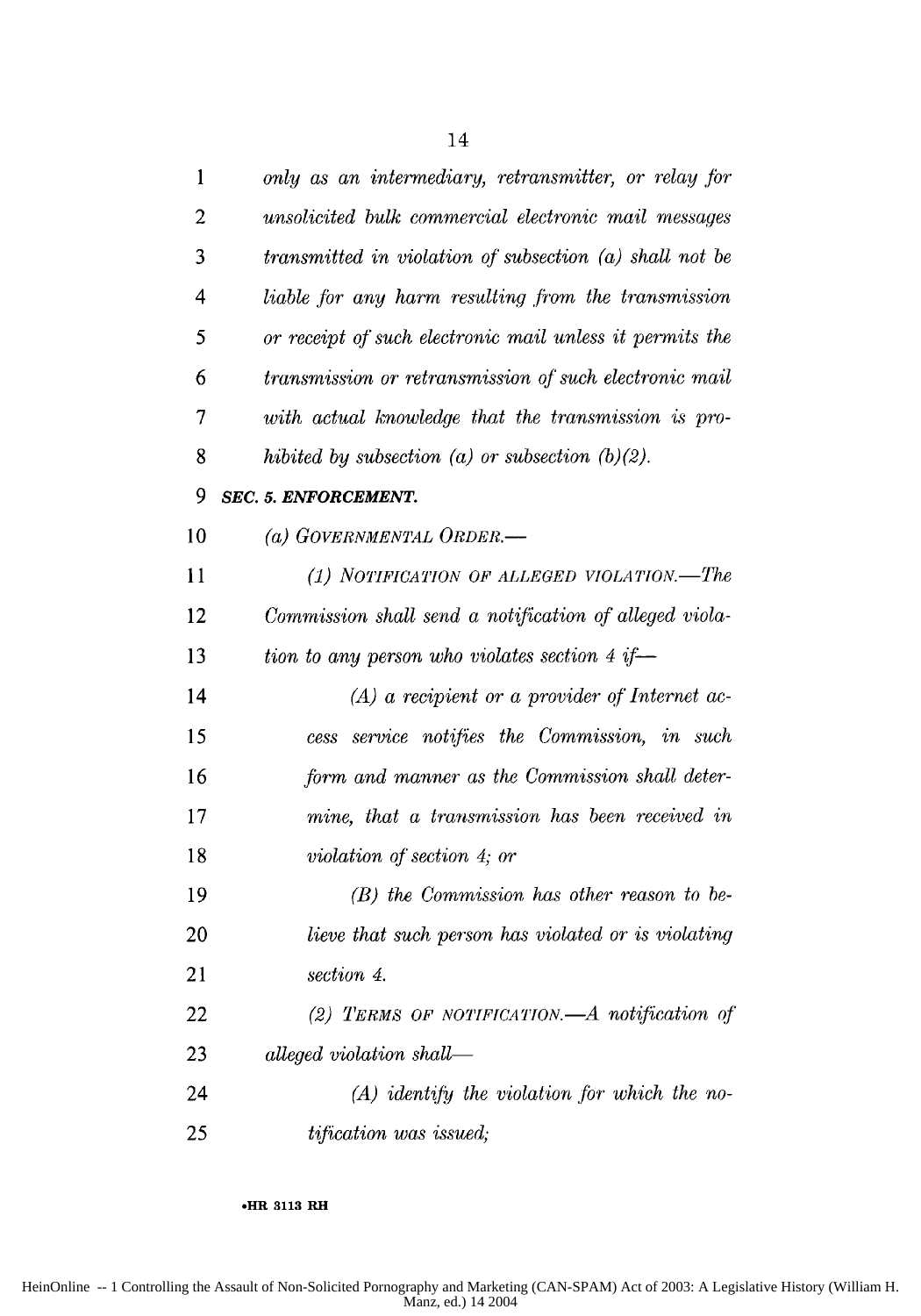| 1              | $(B)$ direct the initiator to refrain from fur-           |
|----------------|-----------------------------------------------------------|
| $\overline{2}$ | ther violations of section $4$ ;                          |
| 3              | $(C)$ expressly prohibit the initiator (and the           |
| 4              | agents or assigns of the initiator) from further          |
| 5              | initiating unsolicited commercial electronic mail         |
| 6              | messages in violation of section 4 to the des-            |
| 7              | <i>ignated recipients or providers of Internet access</i> |
| 8              | service, effective on the 3rd day (excluding Sat-         |
| 9              | urdays, Sundays, and legal public holidays)               |
| 10             | after receipt of the notification, and                    |
| 11             | $(D)$ direct the initiator (and the agents or             |
| 12             | assigns of the initiator) to delete immediately the       |
| 13             | names and electronic mail addresses of the des-           |
| 14             | ignated recipients or providers from all mailing          |
| 15             | lists owned or controlled by the initiator (or such       |
| 16             | agents or assigns) and prohibit the initiator             |

*(3) COVERAGE OF MINOR CHILDREN BY NOTIFY-CATIN.-Upon request of a recipient of an electronic mail message transmitted in violation of section 4, the Commission shall include in the notification of al-*

*(and such agents or assigns) from the sale, lease,*

*exchange, license, or other transaction involving*

*mailing lists bearing the names and electronic*

*mail addresses qf the designated recipients or*

*providers.*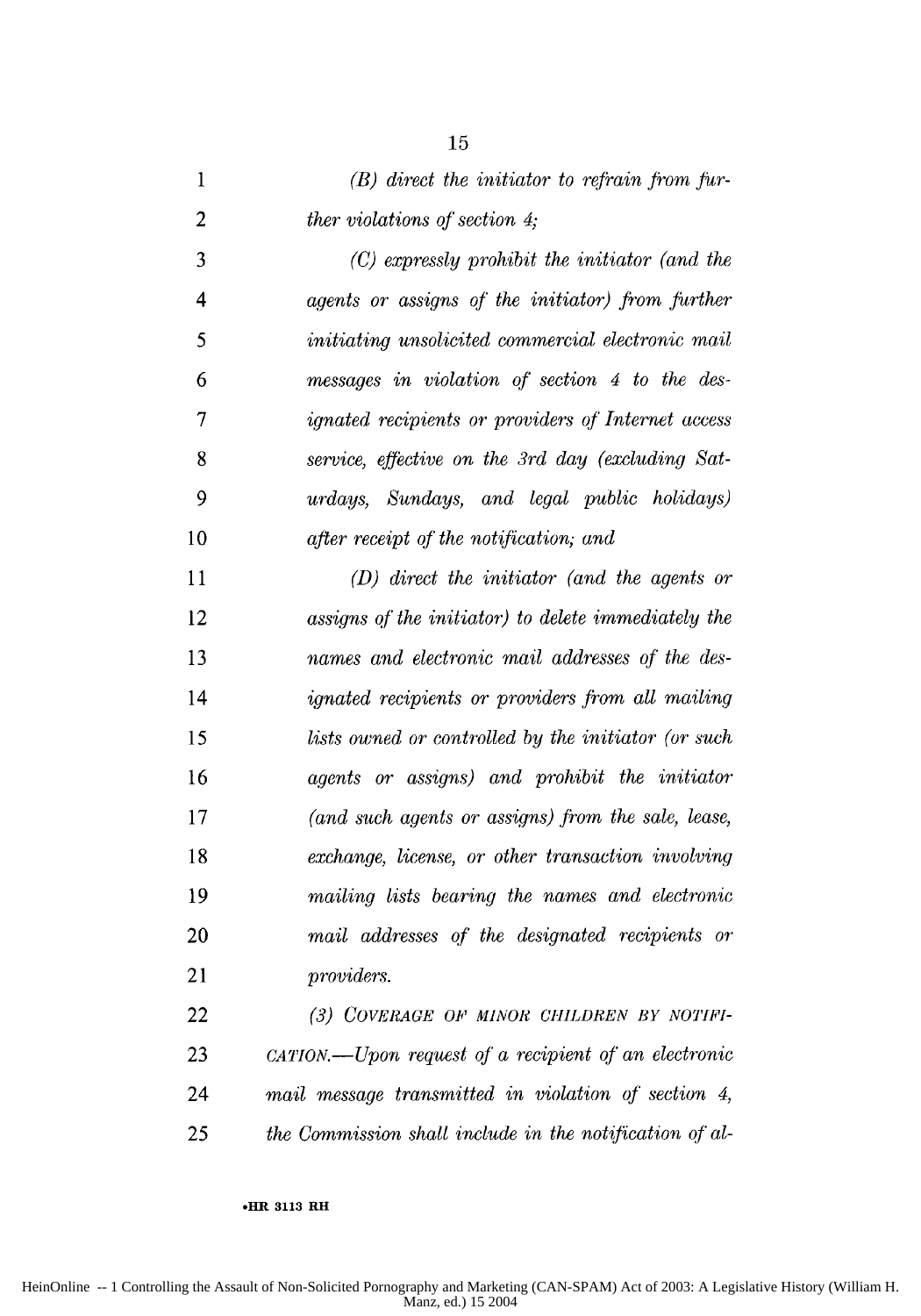| $\mathbf{1}$ | leged violation the names and electronic mail address- |
|--------------|--------------------------------------------------------|
| 2            | es of any child of the recipient.                      |
| 3            | (4) ENFORCEMENT OF NOTIFICATION TERMS.-                |
| 4            | $(A)$ COMPLAINT. $\Box$ If the Commission be-          |
| 5            | lieves that the initiator (or the agents or assigns    |
| 6            | of the initiator) has failed to comply with the        |
| 7            | terms of a notification issued under this sub-         |
| 8            | section, the Commission shall serve upon the           |
| 9            | initiator (or such agents or assigns), by reg-         |
| 10           | istered or certified mail, a complaint stating the     |
| 11           | reasons for its belief and request that any re-        |
| 12           | sponse thereto be filed in writing with the Com-       |
| 13           | mission within 15 days after the date of such          |
| 14           | service.                                               |
| 15           | (B) HEARING AND ORDER.-If the Commis-                  |
| 16           | sion, after an opportunity for a hearing on the        |
| 17           | record, determines that the person upon whom           |
| 18           | the complaint was served violated the terms of         |
| 19           | the notification, the Commission shall issue an        |
| 20           | order directing that person to comply with the         |
| 21           | terms of the notification.                             |
| 22           | (C) PRESUMPTION.—For purposes of a de-                 |
| 23           | termination under subparagraph $(B)$ , receipt of      |

*of alleged violation 30 days (excluding Satur-*

*any transmission in violation of a notification*

**.HR 3113 RH**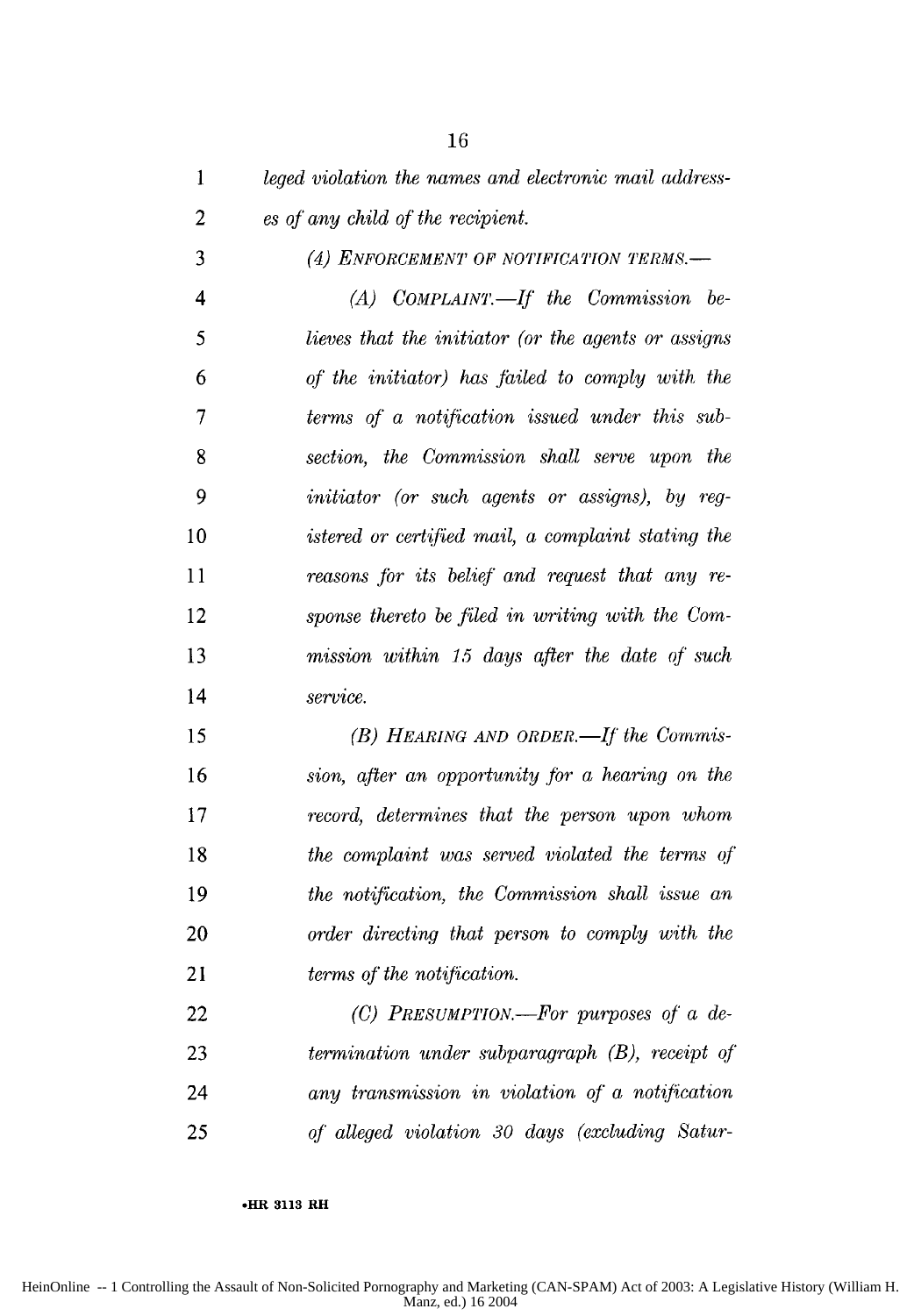*days, Sundays, and legal public holidays) or more after the effective date of the notification shall create a rebuttable presumption that such 4 transmission was sent after such effective date.*

*(.5) ENFORCEMENT BY COURT ORDER.-Any dis-6 trict court of the United States within the jurisdiction 7 of which any transmission is sent or received in vio-lation of a notification given under this subsection 9 shall have jurisdiction, upon application by the At-torney General, to issue an order commanding cor-S1 pliance with such notification. Failure to observe such order may be punishable by the court as contempt thereof*

*(b) PRIVATE RIGH'1' OF ACTION.-*

*(1) ACTIONS AUTHORIZED.-A recipient or a 16 provider of Internet access service may, if otherwise permitted by the laws or rules of court of a State, bring in an appropriate court qf that State, or may bring in an appropriate Federal court if such laws or rules do not so permit, either or both of the jbllowing actions:*

*(A) An action based on a violation of sec-tion 4 to enjoin such violation.*

#### **.HR 3113 RH**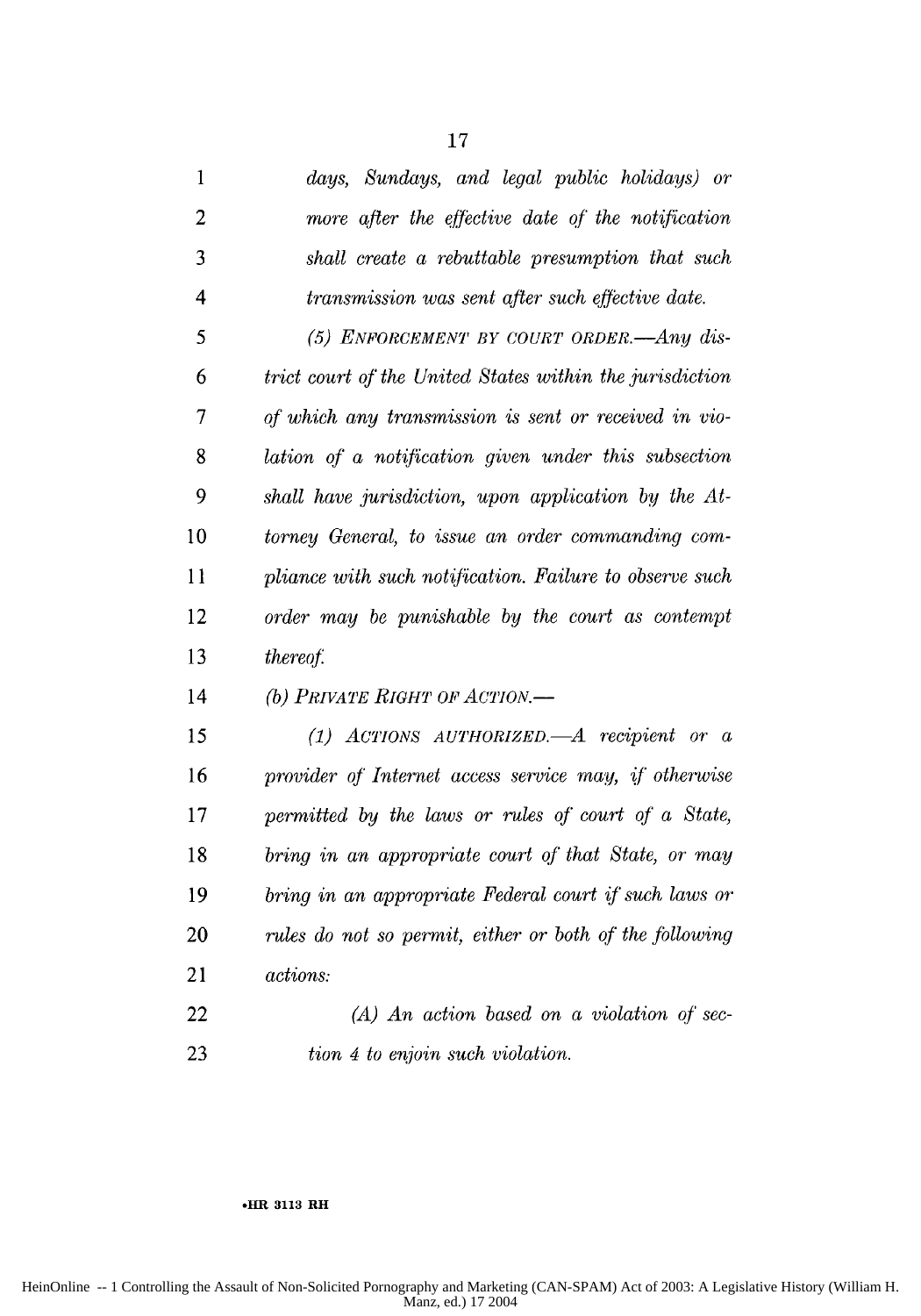| $\mathbf{1}$            | $(B)$ An action to recover for actual mone-               |
|-------------------------|-----------------------------------------------------------|
| $\overline{2}$          | tary loss from such a violation in an amount              |
| 3                       | equal to the greatest of $-$                              |
| $\overline{\mathbf{4}}$ | (i) the amount of such actual monetary                    |
| 5                       | loss; or                                                  |
| 6                       | $(ii)$ \$500 for each such violation, not to              |
| 7                       | exceed a total of $$50,000$ .                             |
| 8                       | (2) ADDITIONAL REMEDIES.-If the court finds               |
| 9                       | that the defendant willfully, knowingly, or repeatedly    |
| 10                      | violated section 4, the court may, in its discretion, in- |
| 11                      | crease the amount of the award to an amount equal         |
| 12                      | to not more than three times the amount available         |
| 13                      | under paragraph $(1)$ .                                   |
| 14                      | (3) ATTORNEY FEES.—In any such action, the                |
| 15                      | court may, in its discretion, require an undertaking      |
| 16                      | for the payment of the costs of such action, and assess   |
| 17                      | reasonable costs, including reasonable attorneys' fees,   |
| 18                      | against any party.                                        |
| 19                      | (4) PROTECTION OF TRADE SECRETS.—At the re-               |
| 20                      | quest of any party to an action brought pursuant to       |
| 21                      | this subsection or any other participant in such an       |
| 22                      | action, the court may, in its discretion, issue protec-   |
| 23                      | tive orders and conduct legal proceedings in such a       |
| 24                      | way as to protect the secrecy and security of the com-    |
| 25                      | puter, computer network, computer data, computer          |

#### **-HR 3113 RH**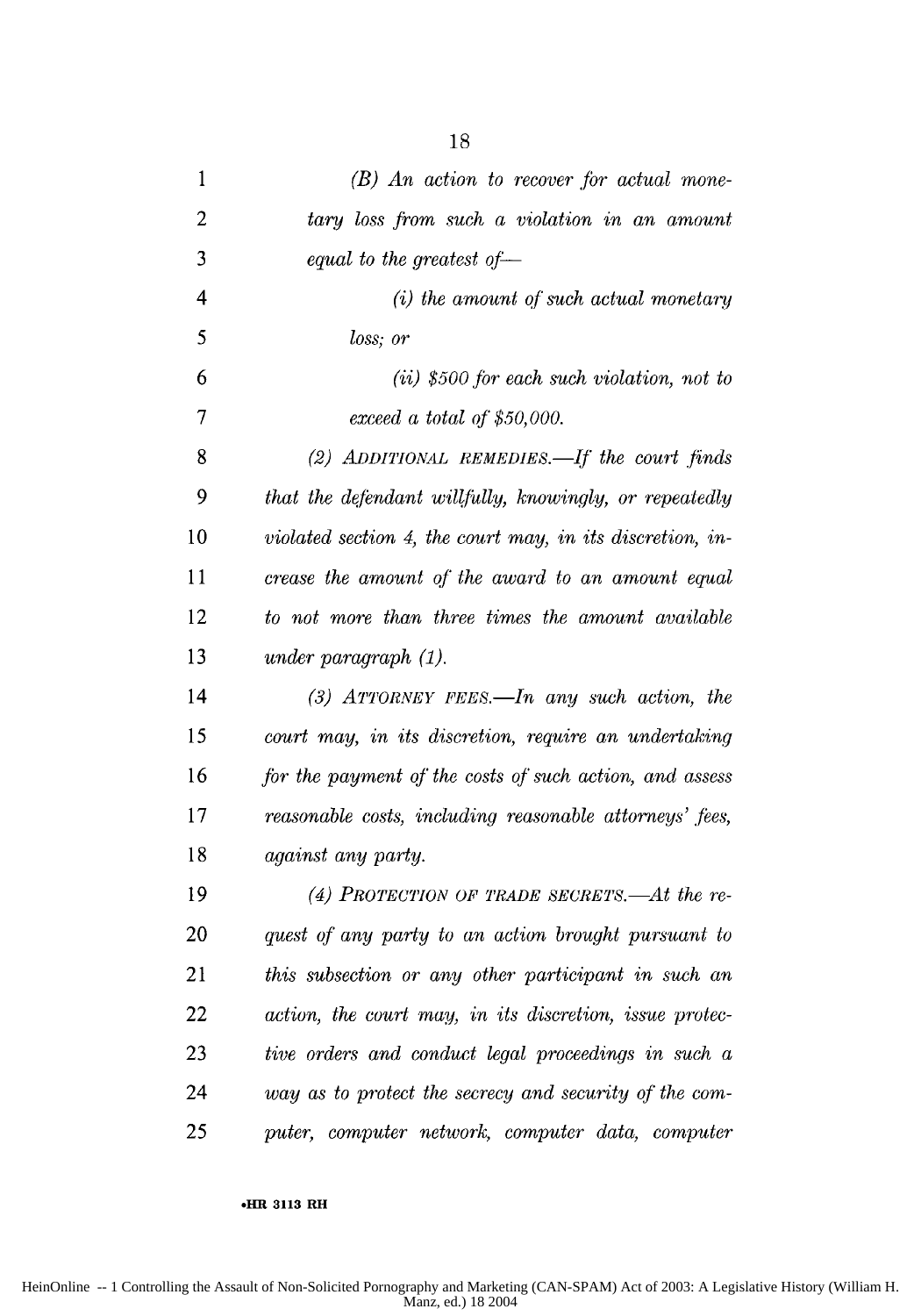*program, and computer software involved in order to prevent possible recurrence of the same or a similar act by another person and to protect any trade secrets 4 of any such party or participant.*

#### *SEC. 6. EFFECT ON OTHER LAWS.*

*6 (a) No EFFECT ON CRIMINAL LAw.-Nothing in this Act shall be construed to impair the enJbrcement qf section 223 or 231 of the Communications Act of 1934, chapter 71 9 (relating to obscenity) or 110 (relating to sexual exploi-tation of children) of title 18, United States Code, or any other Federal criminal statute.*

*(b) STATE LAw.-No State or local government may impose any civil liability for commercial activities or ac-tions in interstate or Jbreign commerce in connection with an activity or action described in section 4 of this Act that is inconsistent with the treatment of such activities or ac-tions under this Act, except that this Act shall not preempt any civil remedy under State trespass or contract law or under any provision qfFederal, State, or local criminal law or any civil remedy available under such law that relates to acts of computer fraud or abuse arising from the unau-thorized transmission of unsolicited commercial electronic mail messages.*

#### **oHR 3113 RH**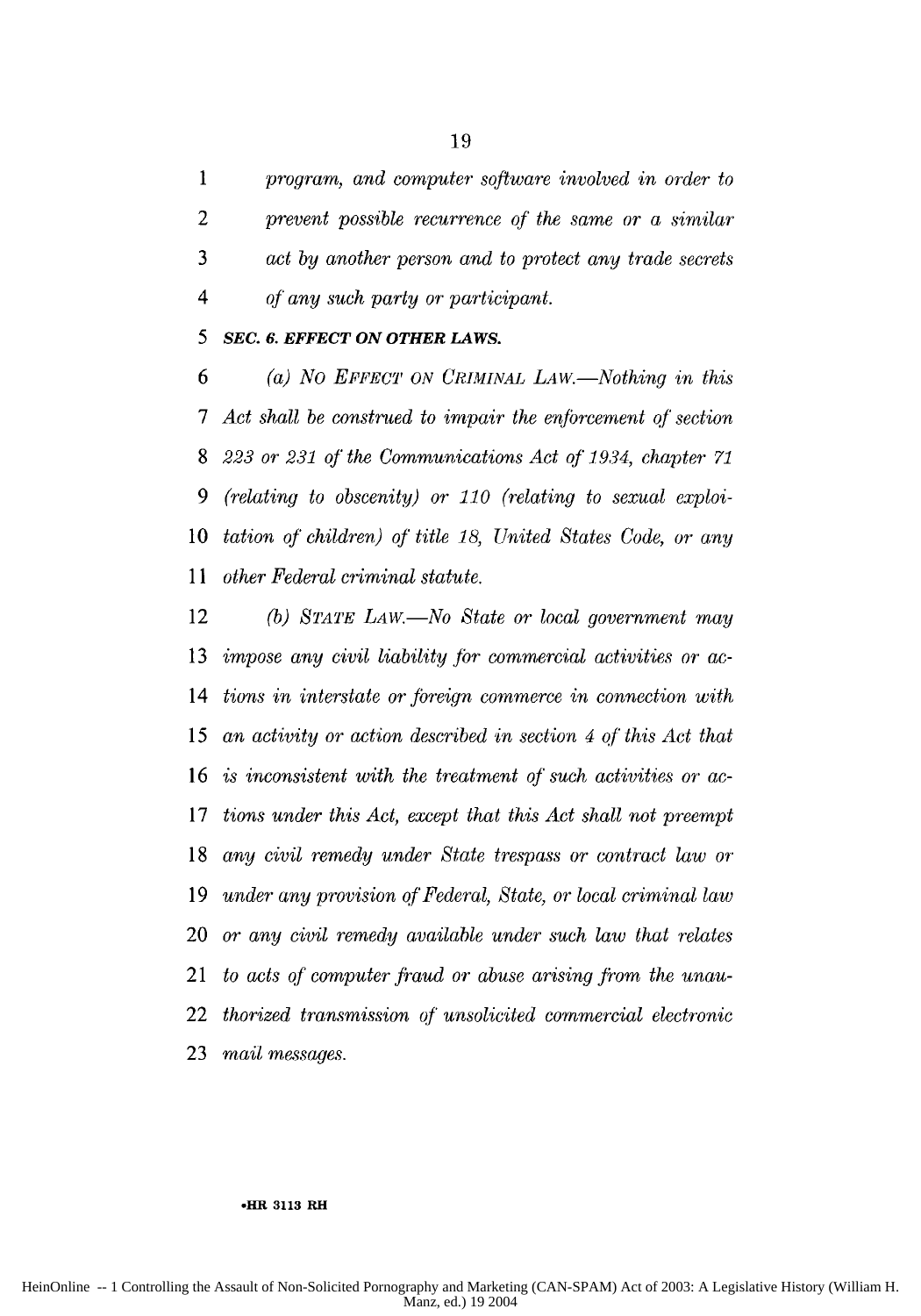**1** *SEC. 7. STUDY OF EFFECTS OF UNSOLICITED COMMERCIAL* 2 *ELECTRONIC MAIL.*

3 *Not later than 18 months after the date of enactment 4 of this Act, the Federal Trade Commission shall submit a 5 report to the Congress that provides a detailed analysis of 6 the effectiveness and en]breement of the provisions of this 7 Act and the need (if any) for the Congress to modify such* 8 *provisions.*

#### *9 SEC. 8 SEPARABILITY.*

*If any provision of this Act or the application thereof to any person or circumstance is held invalid, the remain-der of this Act and the application of such provision to other persons or circumstances shall not be affected.*

#### 14 *SEC. 9. EFFECTIVE DATE.*

**<sup>15</sup>***The provisions of this Act shall take effrct 90 days after* 16 the date of enactment of this Act.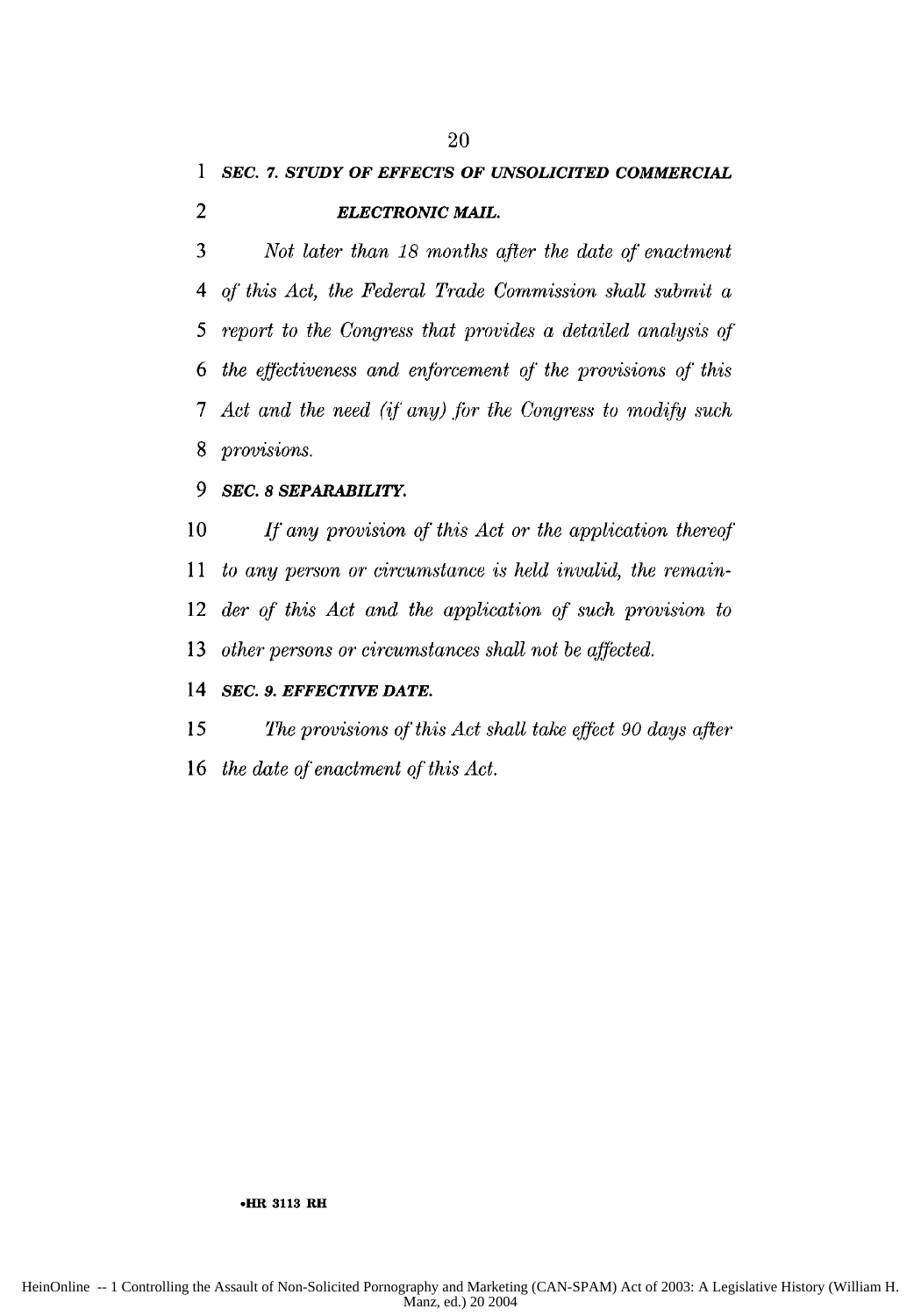## DOCUMENT NO. 34